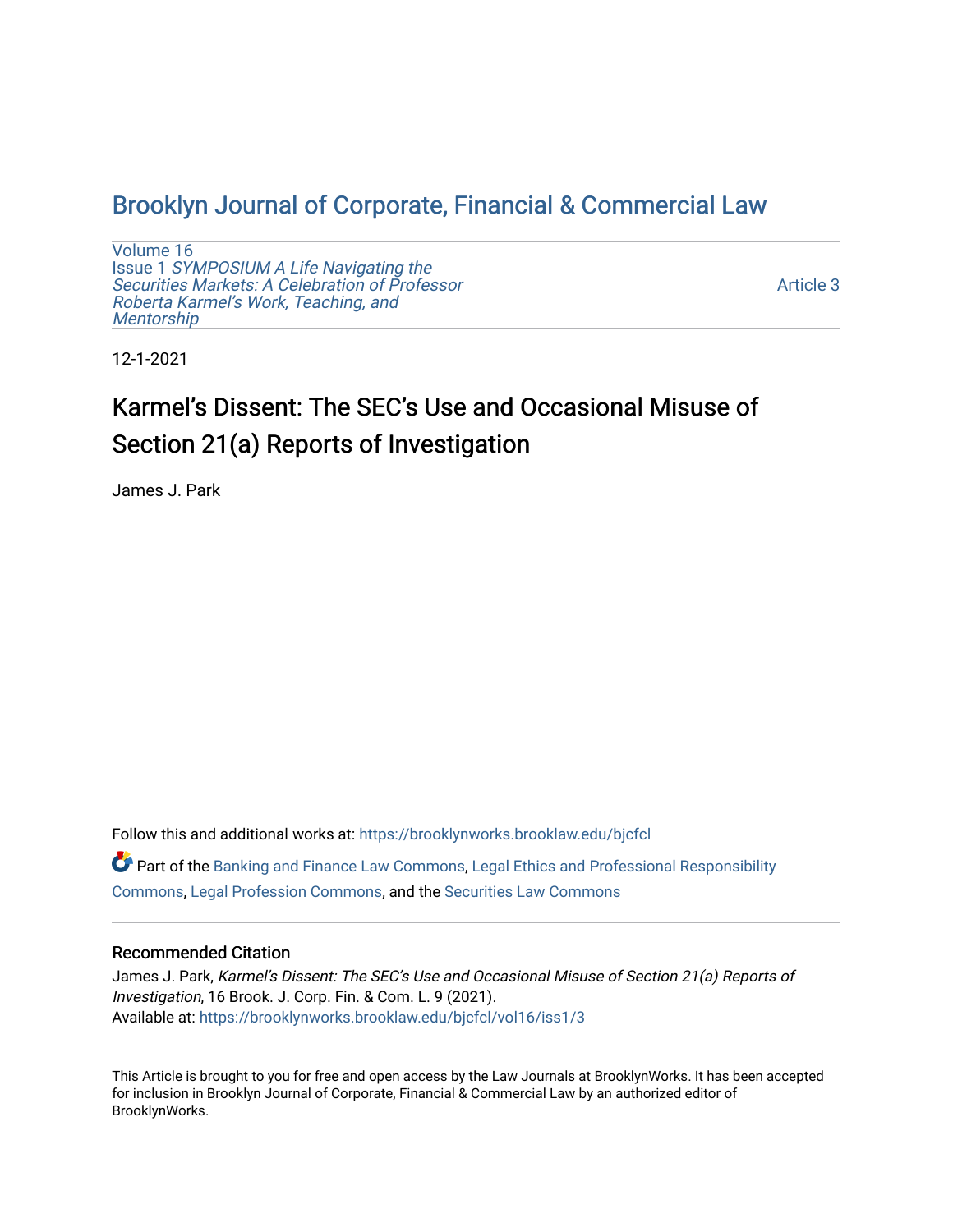# **KARMEL'S DISSENT: THE SEC'S USE AND OCCASIONAL MISUSE OF SECTION 21(A) REPORTS OF INVESTIGATION**

James J. Park<sup>\*</sup>

# **ABSTRACT**

Section  $2I(a)$  of the Securities Exchange Act gives the SEC the option of publishing a report of its findings after conducting an investigation. Typically, the SEC issues such reports about once a year to highlight major compliance and enforcement issues. This Article examines the SEC's use of Section  $2I(a)$  investigative reports with special attention to its 1979 report in Spartek, where Commissioner Roberta Karmel filed a famous dissent. In that opinion, she argued that the report effectively sanctioned conduct over which the SEC did not have jurisdiction and that Spartek did not have sufficient notice of its regulatory obligations. While such concerns have not been at issue in most Section  $2l(a)$  reports of investigation, they were recently raised by the SEC's report in DAO, which analyzed whether a digital token was a security under the Howey test. While the SEC's conclusion was reasonable, it was a close call, and the report did little to clarify the scope of the SEC's jurisdiction over tokens. The SEC should be cautious in using reports of investigation to define its own jurisdiction and should actively seek adjudication to confirm the scope of its authority.

### **INTRODUCTION**

A small number of investigations by the Securities and Exchange Commission (SEC) end with the filing of a report rather than a complaint or administrative order. Section 21(a) of the Securities Exchange Act of 1934 authorizes the SEC "to publish information" relating to any securities law violations that it discovers.<sup>1</sup> When the SEC issues a report pursuant to this authority, it typically recites its factual findings and discusses how the described conduct violated the securities laws.

Securities Exchange Act of 1934, 15 U.S.C. § 21(a).

<sup>\*</sup> Professor of Law, UCLA School of Law. I was Roberta Karmel's colleague at Brooklyn Law School from 2007 to 2013. Thanks to Austin Reid and Margaret West for excellent research assistance.

<sup>1.</sup> The provision provides:

The Commission may, in its discretion, make such investigations as it deems necessary to determine whether any person has violated, is violating, or is about to violate any provision of this chapter. . . . The Commission is authorized in its discretion, to publish information concerning any such violations, and to investigate any facts, conditions, practices, or matters which it may deem necessary or proper to aid in the enforcement of such provisions, in the prescribing of rules and regulations under this chapter, or in securing information to serve as a basis for recommending further legislation concerning the matters to which this chapter relates.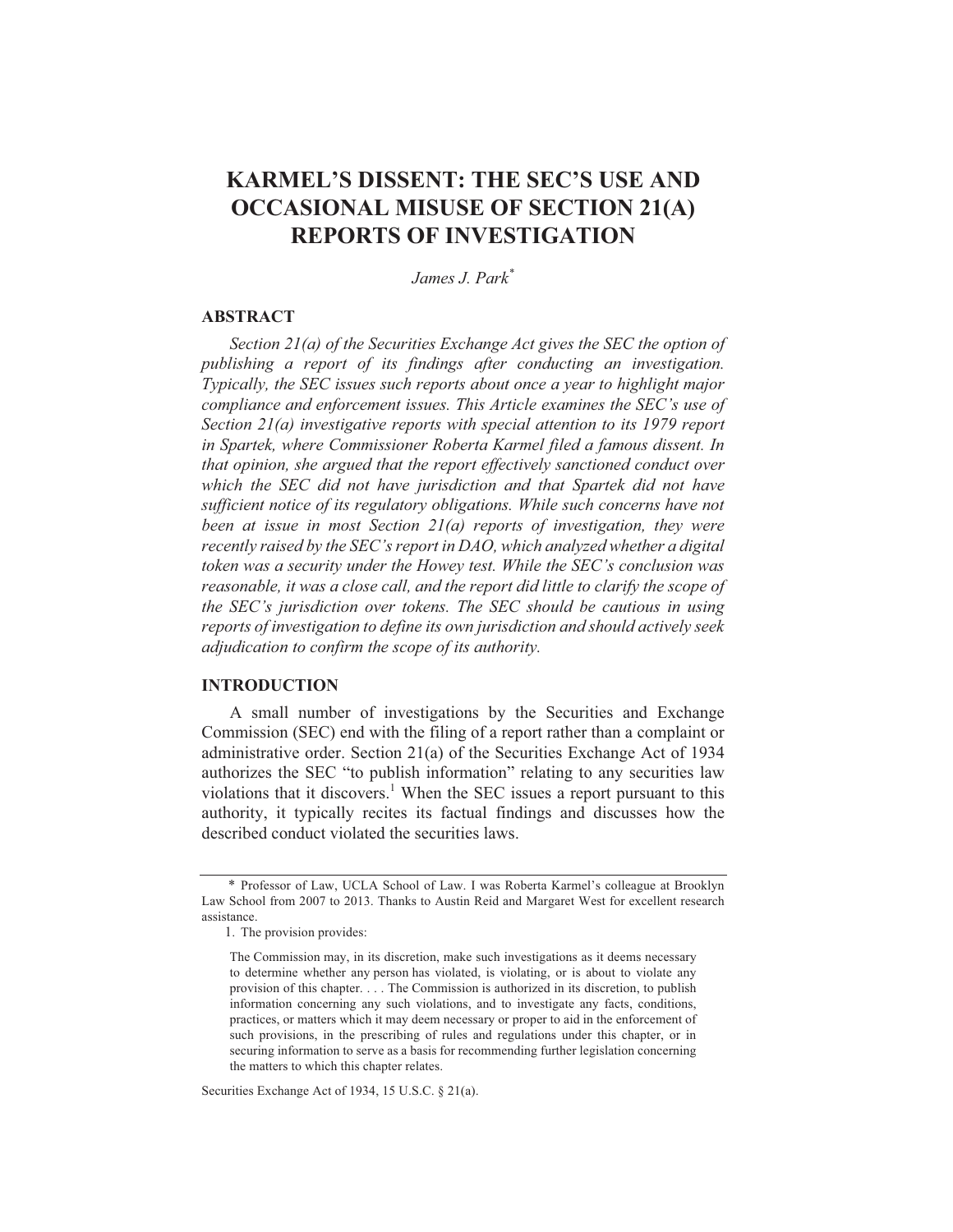SEC reports of investigation represent the views of an expert administrative agency in the context of a particular case. They are also an opportunity to convey the agency's views about an issue of importance. The SEC has explained that it issues "reports of investigations relating to various subjects where, in the Commission's judgment, substantial issues of public concern, widespread investor impact, or other matters of significance relating to the federal securities laws were involved."<sup>2</sup> One commentator has observed that, "in these Section 21(a) reports, the Commission criticizes policies and decisions made by subject parties, thus directing to all concerned the areas in which the Commission desires reform."<sup>3</sup> Reports of investigation are thus a way for the SEC to provide the industry guidance on significant matters.

Section  $21(a)$  reports of investigation permit the SEC to publish an opinion even when it does not bring an enforcement action. When the report is not accompanied by an administrative order that imposes a sanction, the investigated party has less of an incentive to dispute the SEC's public characterization of the facts.<sup>4</sup> As a result, there is a risk that the report's narrative can be one-sided. Reports may characterize contested facts as essentially established, omit counter-narratives, or overreach with respect to a legal theory.<sup>5</sup>

The potential for the misuse of reports of investigation was highlighted more than forty years ago by Roberta Karmel, the first woman to serve as an SEC Commissioner and one of just a handful of Commissioners that did not serve as Chair to develop a national profile.<sup>6</sup> In a case involving Spartek, a tile maker from Canton, Ohio, the SEC combined a Section 21(a) report of investigation with an administrative order instituting proceedings against the

<sup>2.</sup> The Commission's Practice Relating to Reports of Investigations and Statements Submitted to the Commission Pursuant to Section 21(a) of the Securities Exchange Act of 1934, Exchange Act Release No. 34-15664, 17 SEC Docket 18 (Mar. 21, 1979). Two practitioners offered a somewhat different view, explaining that a "prime consideration underlying the decision to proceed under Section  $21(a)$  [enforcement] is presumably whether or not another enforcement mechanism is available and, if so, whether or not the Commission would be successful in obtaining a traditional sanction." Dennis J. Block & Nancy E. Barton, Section 21(a): A New Enforcement Tool, 7 SEC. REG. L.J. 265, 266-67 (1979).

<sup>3.</sup> MARC I. STEINBERG & RALPH C. FERRARA, SECURITIES PRACTICE: FEDERAL AND STATE ENFORCEMENT § 4:16 (1985).

<sup>4.</sup> In some cases, the subject of the investigation may fear the prospect of private litigation or the reputational impact of the report and would thus have an incentive to negotiate the content of the report.

<sup>5.</sup> The SEC may give parties the opportunity to review a report. See, e.g., Neal Perlman, Section 21(a) Reports: Formalizing a Functional Release Valve at the Securities Exchange Commission, 69 N.Y.U. ANN. SURV. AM. L. 887, 925 (2014) (noting that the SEC may "occasionally allow the opposing counsel to proofread a report").

<sup>6.</sup> For an overview of Roberta Karmel's career, see Oral History of Roberta S. Karmel (2013), https://abawtp.law.stanford.edu/exhibits/show/roberta-s-karmel.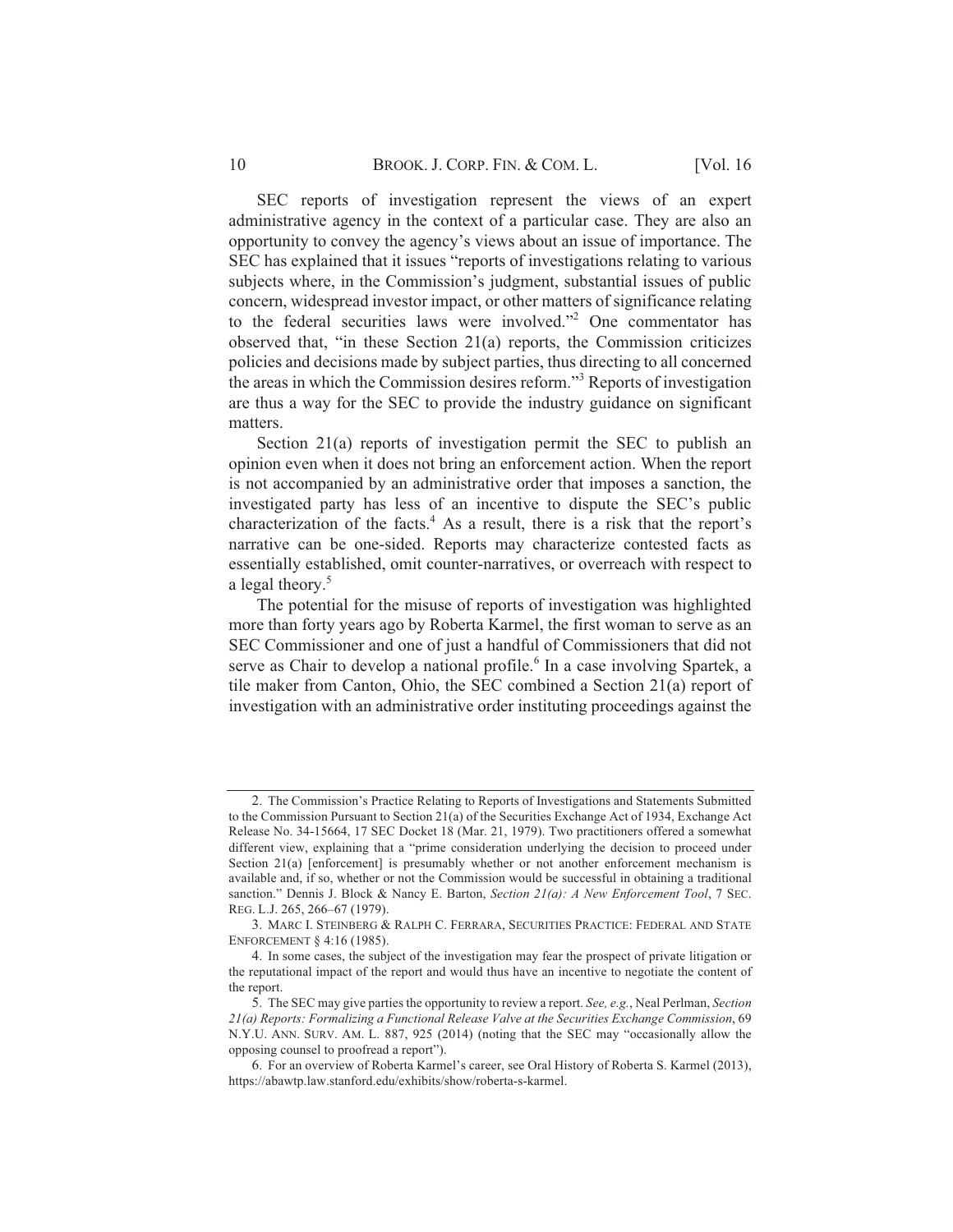company.<sup>7</sup> It did so because it only had authority to bring an administrative action for part of the misconduct it sought to sanction. The SEC thus used its power under Section 21(a) to describe its views about practices it disapproved of but did not have jurisdiction to punish. It then required the target of the investigation to adopt corporate governance measures to address the conduct that it did not have the power to sanction.

Karmel dissented in Spartek. She argued that SEC reports of investigation can only publicize a violation of the securities laws that the SEC has the authority to sanction.<sup>8</sup> They cannot be used to expand the agency's jurisdiction beyond what it was given by Congress. In exceeding its limits, the SEC risked undermining its legitimacy as a fair regulator. Karmel's dissent was part of a broader criticism she famously advanced. The SEC had developed a tendency to engage in what she called "regulation by prosecution" – using enforcement actions to expand its authority and develop law, rather than petitioning Congress to act or passing an administrative rule subject to notice and comment procedures.<sup>9</sup>

While the SEC has generally used Section  $21(a)$  judiciously in the modern era, some of the criticisms highlighted by Karmel's dissent are applicable to an SEC report of investigation that was filed almost forty years after her *Spartek* dissent. In the DAO Report, the SEC took the position that digital tokens issued by an investment fund were securities subject to its jurisdiction.<sup>10</sup> The SEC applied the notoriously vague *Howey* test and made a close call that the tokens were securities under that test.<sup>11</sup> The DAO, which described itself as a Decentralized Autonomous Organization, had been designed so that the purchasers of its tokens would vote on the investments that the fund would make. Such involvement would mean that an essential element of *Howey*, that the investors rely mainly on the efforts of others to generate a return, might not be satisfied. But the SEC took the position that because the founders of the fund pre-screened the investment proposals that would be voted on, the investors significantly relied upon their efforts and thus the DAO tokens were securities.

<sup>7.</sup> In the Matter of Spartek Inc. and John A. Cable, Exchange Act Release No. 15567, 1979 SEC Lexis 2151 (Feb. 14, 1979).

<sup>8.</sup> Id.

<sup>9.</sup> ROBERTA S. KARMEL, REGULATION BY PROSECUTION: THE SECURITIES AND EXCHANGE COMMISSION VS. CORPORATE AMERICA 146-59 (1982). The critique re-emerged by the end of the 1980s as the SEC became more aggressive in bringing insider trading cases under Rule 10b-5. See Harvey L. Pitt & Karen L. Shapiro, Securities Regulation by Enforcement: A Look Ahead at the Next Decade, 7 YALE J. ON REG. 149, 203-04 (1990); see also James J. Park, The Competing Paradigms of Securities Regulation, 57 DUKE L.J. 625, 637 (2007) ("The 'Regulation by Enforcement' critique reflects a general sense that norms are best initiated by rulemaking whereas enforcement actions should merely enact previously defined rules.").

<sup>10.</sup> Report of Investigation Pursuant to Section 21(a) of the Securities Exchange Act of 1934: The DAO, Exchange Act Release No. 34-81207, 117 SEC Docket 745 (July 25, 2017) [hereinafter DAO Report].

<sup>11.</sup> See SEC v. W.J. Howey Co., 328 U.S. 293, 299 (1946).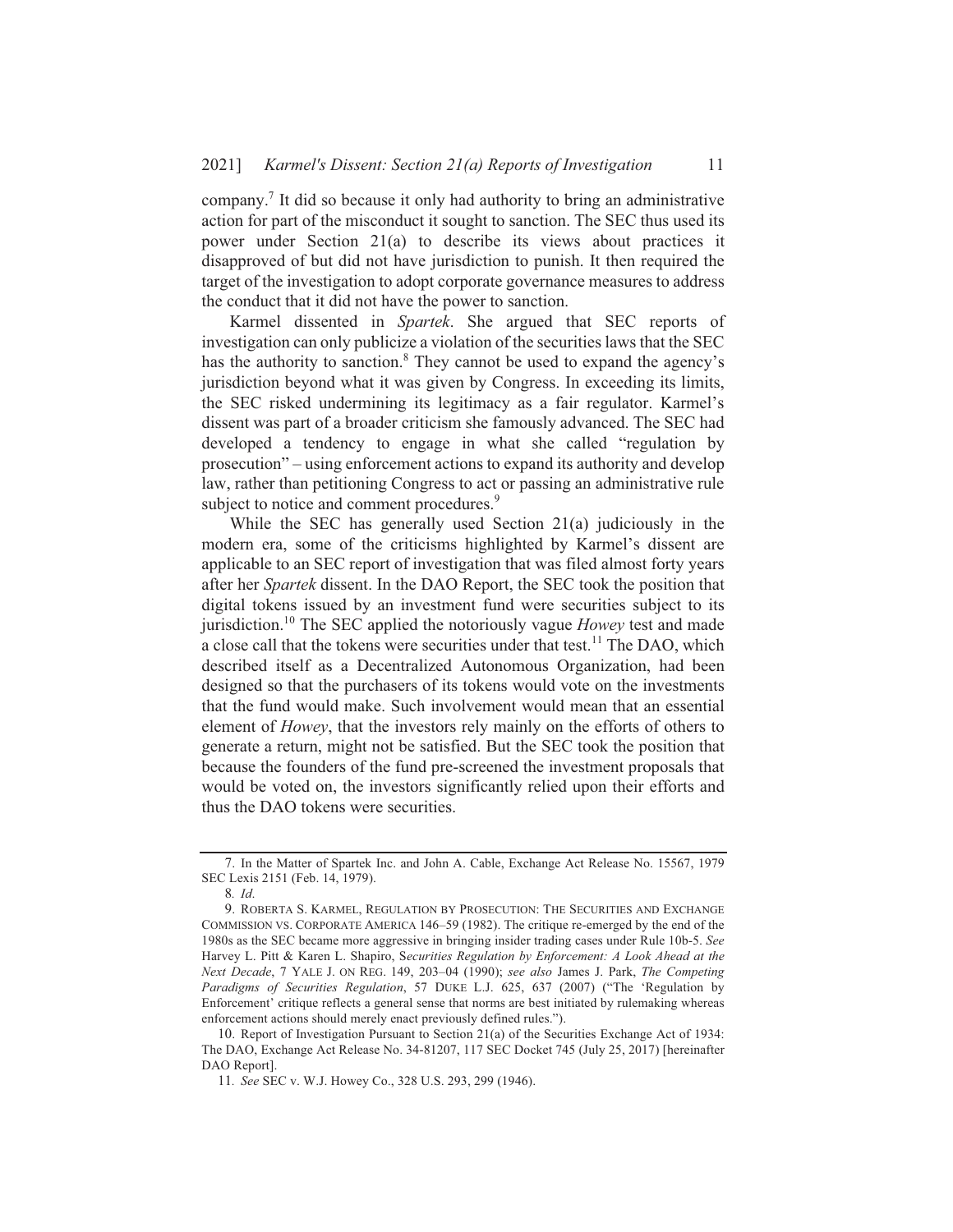**[Vol. 16** 

The DAO Report only expressed the SEC's opinion on an unadjudicated case, but the SEC later cited it as putting the industry on notice that Initial Coin Offering (ICO) tokens were securities. The DAO Report only dealt with one unique set of facts and did not shed much light on *Howey*'s application to the myriad of ICO tokens that were being developed and sold. While the SEC later provided more clarity on the issue as it brought additional cases, the DAO Report by itself was not enough to provide such notice.

Given the importance of the threshold question of whether an investment is a security, the SEC should have been more cautious in defining its own jurisdiction through the issuance of a Section 21(a) report. Courts give deference to agency interpretations of statutes,<sup>12</sup> but it is not prudent for an administrative agency to define its own jurisdiction without any scrutiny by an Article III judge. More importantly, the fact pattern raised in the DAO Report was not a common one and left unclear the application of *Howey* to other tokens. Just as the *Spartek* case raised questions about the SEC's legitimacy, the SEC's aggressive citation of the DAO Report was questionable.

This Article thus concludes that the SEC should refrain from using reports of investigation in closely contested cases, particularly those involving questions about its jurisdiction. Rather than unilaterally writing an advisory opinion that purportedly resolves the issue, the SEC should test its jurisdictional theories in federal court litigation. Alternatively, it could make its reports of investigation more effective by discussing a range of fact patterns that give clearer notice to the industry about the agency's position. In doing so, the SEC can better ensure the legitimacy of its enforcement efforts. The lessons of Karmel's dissent in *Spartek* are still relevant for the SEC today.

# I. THE SEC'S EARLY USE OF SECTION 21(A) REPORTS OF **INVESTIGATION**

The SEC began its use of Section  $21(a)$  reports of investigation fairly soon after the Exchange Act gave it the authority to do so. In 1940, it issued a notable report arising out of its investigation of McKesson & Robbins, a pharmaceuticals company that had forged inventory and receivables representing \$19 million of its \$87 million in reported assets.<sup>13</sup> The report reflected an exhaustive investigation that uncovered the details of a brazen fraud and discussed the broader concern of how the company's auditors failed to detect it.

<sup>12.</sup> See City of Arlington, Tex. v. FCC, 569 U.S. 290, 307 (2013) (holding that Chevron deference applies to agency interpretations of jurisdictional provisions in a statute).

<sup>13.</sup> In the Matter of McKesson & Robbins, Inc., Exchange Act Release No. 2707, 1940 WL 977 (Dec. 5, 1940).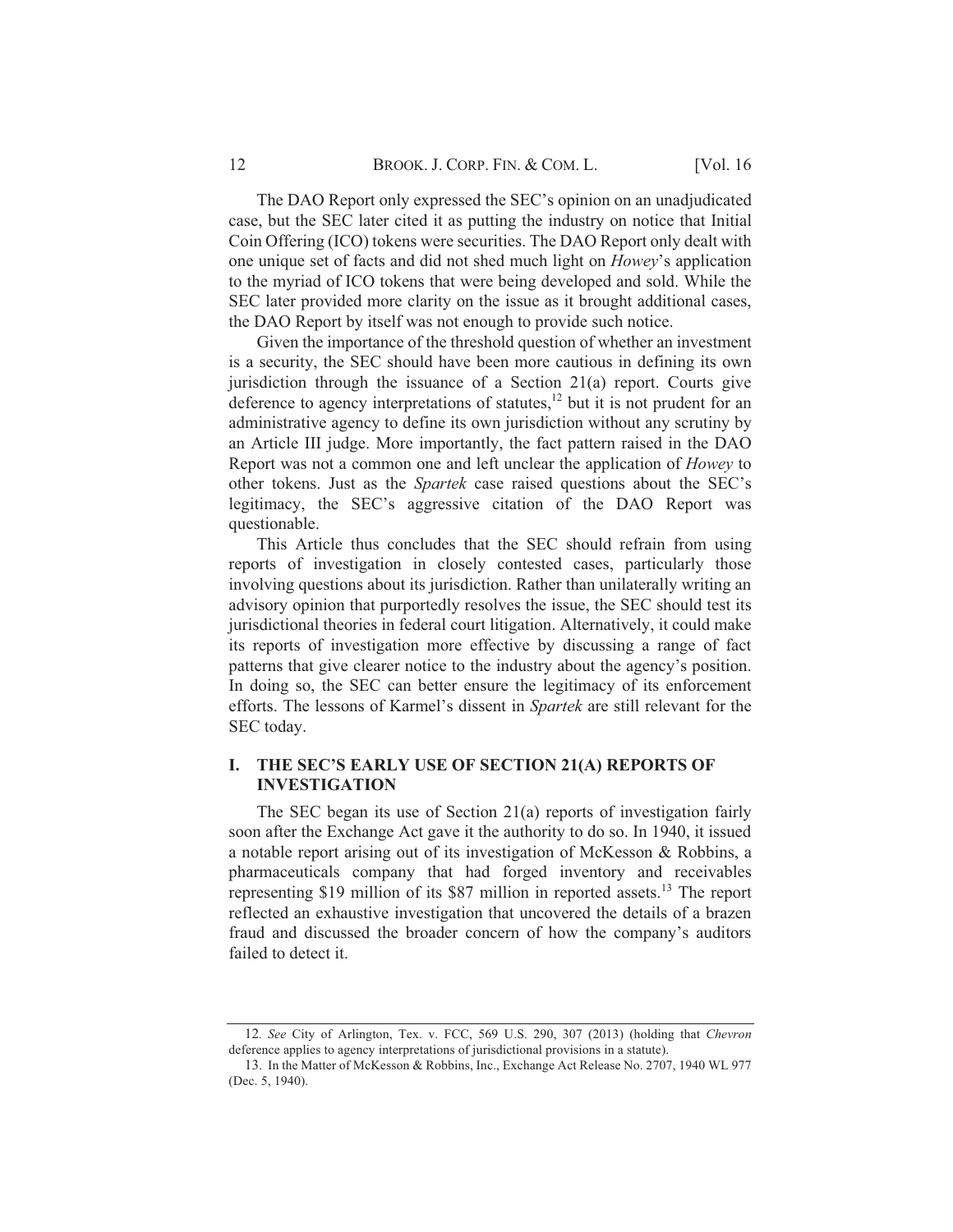In its early years, the SEC also filed Section 21(a) reports in cases involving misrepresentations in SEC filings. There were reports describing misstatements in proxy filings, periodic disclosure, and registration statements.<sup>14</sup> There were also reports faulting a controlling shareholder's lack of disclosure when purchasing the stock of minority shareholders.<sup>15</sup>

The SEC wrote one of its most interesting and innovative reports of investigation in response to the sudden collapse of the Penn Central railroad in 1970.<sup>16</sup> Formed just a couple of years before through the merger of the Pennsylvania and New York Central railroads, Penn Central filed for bankruptcy after its effort to raise funds through a bond offering failed.<sup>17</sup> The railroad had hidden the extent of the losses from its core railroad operations by selling assets to generate revenue. Retail investors were unaware of the extent of Penn Central's problems while institutional investors knew enough to exit the stock before the truth became widely known.<sup>18</sup>

The SEC was not the primary regulator of Penn Central, Railroads fell under the jurisdiction of the Interstate Commerce Commission, which produced an extensive report of the company's failure.<sup>19</sup> A congressional committee also published a five-volume report that examined Penn Central's corporate governance and the suspicious trading in its stock.<sup>20</sup> The SEC's effort in Penn Central can thus be understood as establishing its regulatory niche in the context of a high-profile corporate scandal.

The SEC's report articulated an ambitious shareholder wealth maximization theory of securities fraud against Penn Central and its top executives.<sup>21</sup> It claimed that the pressure on Penn Central to increase its earnings led the company to misrepresent its dire condition. The railroad did so through a number of tactics. First, it used the aggressive sale of its extensive property assets, which included interests in New York City

<sup>14.</sup> See, e.g., Sec. & Exch. Comm'n Release Notice, Exchange Act Release No. 34-903, 1936 WL 31895 (Oct. 22, 1936) (proxy statement of Consolidated Film Industries); In the Matter of Alleghany Corp., Exchange Act Release No. 34-2423, 1940 WL 36352 (Mar. 1, 1940) (periodic filings); In the Matter of Elastic Stop Nut Corp. of Am., Exchange Act Release No. 3701 (June 12, 1945) (registration statement); In the Matter of Drayer-Hanson, Inc., Securities Act Release No. 3277 (Mar. 15, 1948) (registration statement).

<sup>15.</sup> See, e.g., In the Matter of the Purchase and Retirement of Ward La France Truck Corp. Class "A" and Class "B" Stocks, Exchange Act Release No. 1786 (May 20, 1943).

<sup>16.</sup> The Financial Collapse of the Penn Cent. Co., Staff Report to the Special Committee on Investigations (1972).

<sup>17.</sup> JOSEPH R. DAUGHEN & PETER BINZEN, THE WRECK OF THE PENN CENTRAL 263 (5th ed.  $1971$ ).

<sup>18.</sup> For a fuller account of the Penn Central scandal, see JAMES J. PARK, THE VALUATION TREADMILL: HOW SECURITIES FRAUD THREATENS THE INTEGRITY OF PUBLIC COMPANIES (forthcoming 2022).

<sup>19.</sup> INTERSTATE COM. COMM'N, DOCKET NO. 35291, STATEMENTS CONCERNING PENN CENTRAL TRANSPORTATION COMPANY (1971).

<sup>20.</sup> STAFF OF H. COMM. ON BANKING AND CURRENCY, 92D CONG., THE PENN CENT. FAILURE AND THE ROLE OF FINANCIAL INSTITUTIONS (Comm. Print 1971).

<sup>21.</sup> The Financial Collapse of the Penn Cent. Co., *supra* note 16, at 33–34.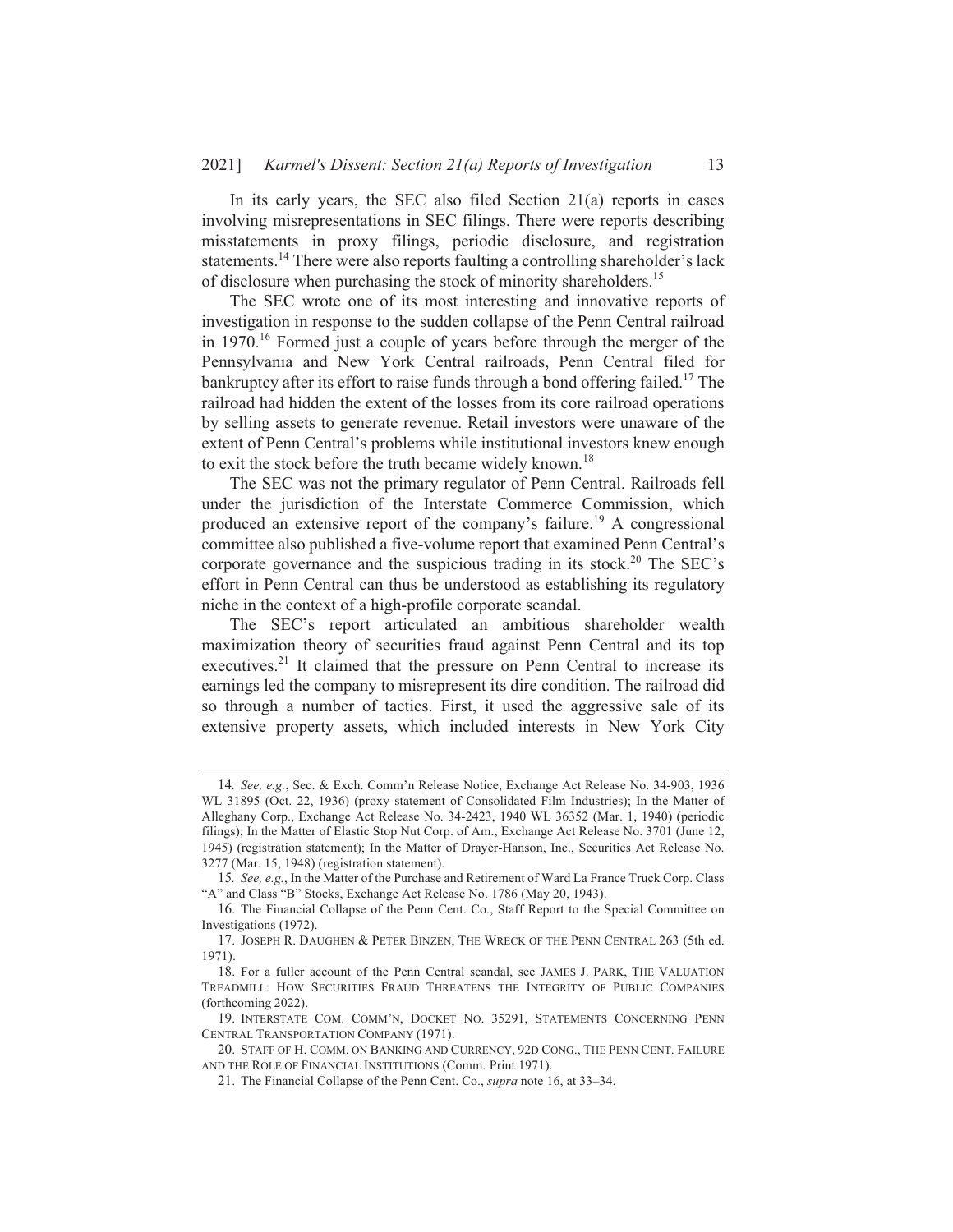landmarks such as Madison Square Garden, to generate revenue to avoid reporting losses. Second, it issued optimistic statements and paid a healthy dividend to convey the impression that its business would improve.

Viewed today after the development of almost fifty years of doctrine on securities fraud liability, the report described many practices that would not be viewed as fraudulent under Rule  $10b-5$ ,<sup>22</sup> the primary anti-fraud provision that the SEC and investors assert against public companies. The conglomerate General Electric, for example, was known to routinely sell assets during the 1990s to meet its quarterly earnings projections.<sup>23</sup> Courts often dismiss general statements of optimism as not sufficiently misleading to support a claim under Rule 10b-5.

The SEC's broad view of securities fraud thus only reflected the agency's own view about the scope of Rule 10b-5. Its report recited factual findings that were not contested by a defendant. No federal judge evaluated the SEC's narrative to assess whether the alleged misconduct it described met the elements of a Rule 10b-5 claim. It would thus be a mistake to view the report as an uncontestable statement of the law of securities fraud.

The report did describe some transactions that would likely support Rule 10b-5 liability under modern case law. Penn Central's purported sale of a Six Flags Amusement Park to a partnership of investors seeking tax losses was questionable. Because Penn Central rather than the partnership retained most of the risk of owning the park, it was improper to treat the transaction as a sale to the investors. Penn Central's auditors defended the transaction on the ground that it only generated about \$25 million in revenue and thus was not material. But the additional revenue it added permitted Penn Central to show a profit in a quarter where it had promised strong results. Without it, the railroad would have reported a loss to investors, potentially raising red flags about its financial condition.

The SEC followed its report by filing a complaint in district court against the company and its top executives under Rule  $10b-5.^{24}$  At the time, the SEC did not have the power to seek civil penalties against defendants. The only sanction it sought was an injunction that would prohibit the company from violating Rule 10b-5. The company quickly settled the case without contesting the allegations and agreed to the injunction. The SEC's securities fraud theory was also advanced by investors who sought damages through a class action and recovered about \$10 million.

<sup>22. 17</sup> C.F.R. § 240.10b-5 (2018).

<sup>23.</sup> See, e.g., Jon Birger, Glowing Numbers: Investors Know that General Electric Posts Great Earnings. How it Happens is More of a Mystery - And it Isn't Always Pretty, MONEY MAG., Nov.  $1,2000$ 

<sup>24.</sup> Complaint at 1, Sec. & Exch. Comm'n v. Penn Cent. Co., 1974 WL 391, at \*1 (E.D. Pa. May 2, 1974).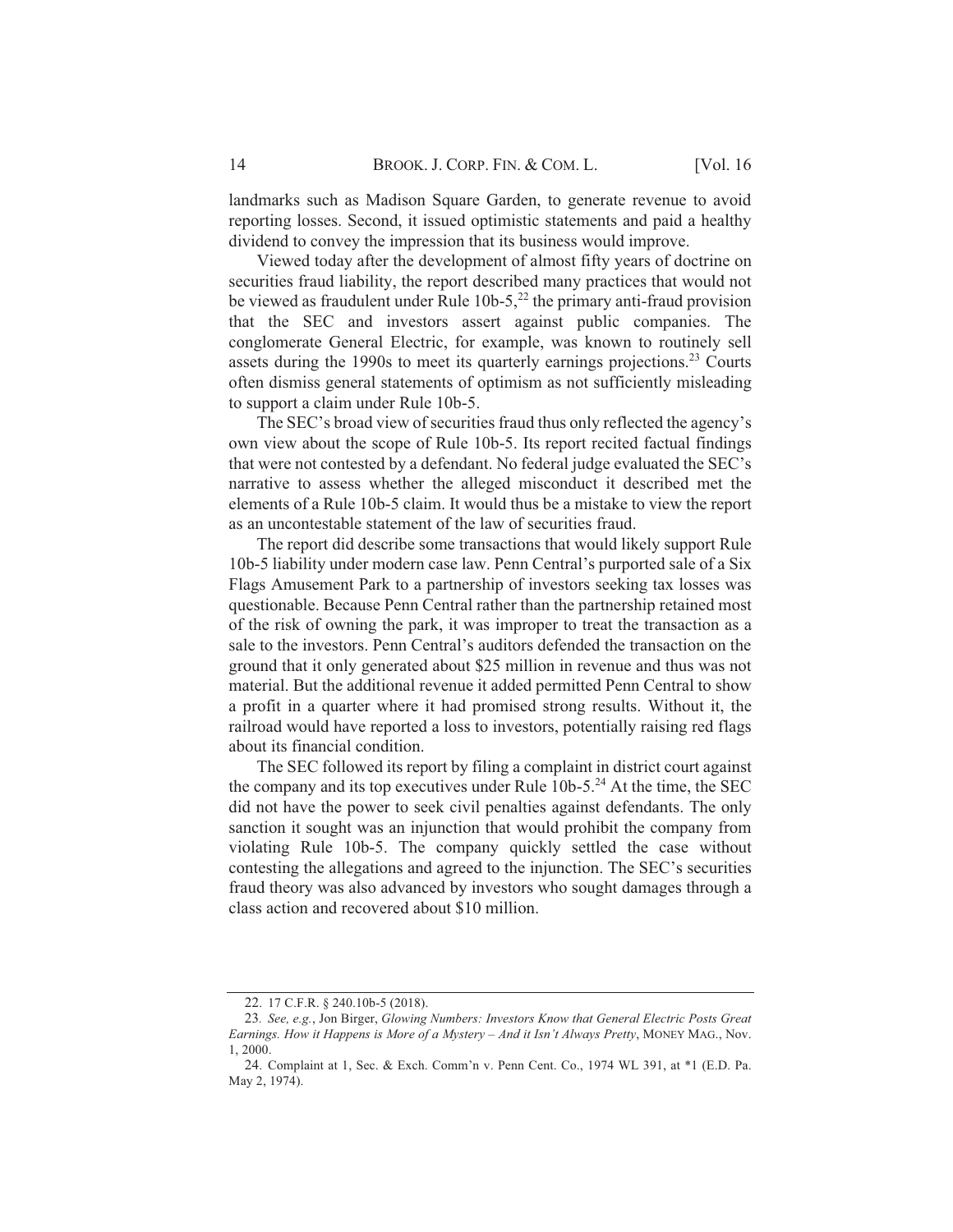#### **II. SPARTEK**

By the end of the 1970s, enforcement was a major part of the SEC's regulatory toolkit. Notably, it formed a separate division of enforcement in 1972. The director of that division through most of the 1970s, Stanley Sporkin,<sup>25</sup> was known as an aggressive and effective enforcer who sought to extend the SEC's jurisdiction beyond securities fraud to regulate the corporate governance of large public companies.

Roberta Karmel was appointed by President Carter to the SEC and began serving as a Commissioner in 1977. She had started her legal career as an SEC enforcement attorney in the New York Regional Office in 1962.<sup>26</sup> She then worked in private practice from 1969 to 1977. Unlike Sporkin, who was in private practice for just one year before joining the SEC, Karmel had substantial experience advising corporate clients.<sup>27</sup>

Through much of the 1970s, public trust in corporations was generally low.<sup>28</sup> Corporate scandals such as the Penn Central disaster reinforced the perception that public company managers were not just selfless organization men. Corporate giants performed poorly in an economy with high inflation and increasing competition from foreign manufacturers. The stock market was generally depressed. There was a general sense that U.S. public companies were poorly managed and bureaucratic.<sup>29</sup>

Perhaps because of the perception that public companies were mismanaged, the SEC did not see its role as limited to sanctioning public companies that issued misleading disclosure. It attempted to more broadly

<sup>25.</sup> Sporkin was Deputy Director of the Division of Enforcement from 1972 to 1974 and the Director from 1974 to 1981.

<sup>26.</sup> Prior to law school, Karmel worked for a brokerage firm. See KARMEL, supra note 9, at 23-24.

<sup>27.</sup> Karmel later discussed the influence of that experience:

My view of the SEC began to change, in part because I was looking at the Commission from a different perspective. In representing private clients before the Commission, I found much of the staff maddening because they had such a rigid and limited view of the business world. In general, their minds were closed to any version of fact or law that did not meet their preconceived ideas.

KARMEL, supra note 9, at 29; see also Roberta S. Karmel, From SEC Enforcement Attorney to Commissioner, 65 MD. L. REV. 692, 700 (2006) (noting that because of her time in the private sector, "I did not think business people were a bunch of crooks but rather the same mix of good and bad men and women found in other parts of our society, including government."). Some commentators have questioned whether the revolving door between private practice and the SEC could make the agency unduly friendly to business. For some recent contributions to this debate, see James D. Cox & Randall S. Thomas, Revolving Elites: The Unexplored Risk of Capturing the SEC, 107 GEO. L.J. 845 (2019); Alexander I. Platt, *The Non-Revolving Door*, 46 J. CORP. L. 751  $(2021).$ 

<sup>28.</sup> See, e.g., Harwell Wells, "Corporation Law is Dead": Heroic Managerialism, Legal Change, and the Puzzle of Corporation Law at the Height of the American Century, 15 U. PA. J. BUS. L. 305, 348-49 (2013).

<sup>29.</sup> See, e.g., Robert H. Hayes & William J. Abernathy, Managing Our Way to Economic Decline, HARV. BUS. REV., at 67 (1980).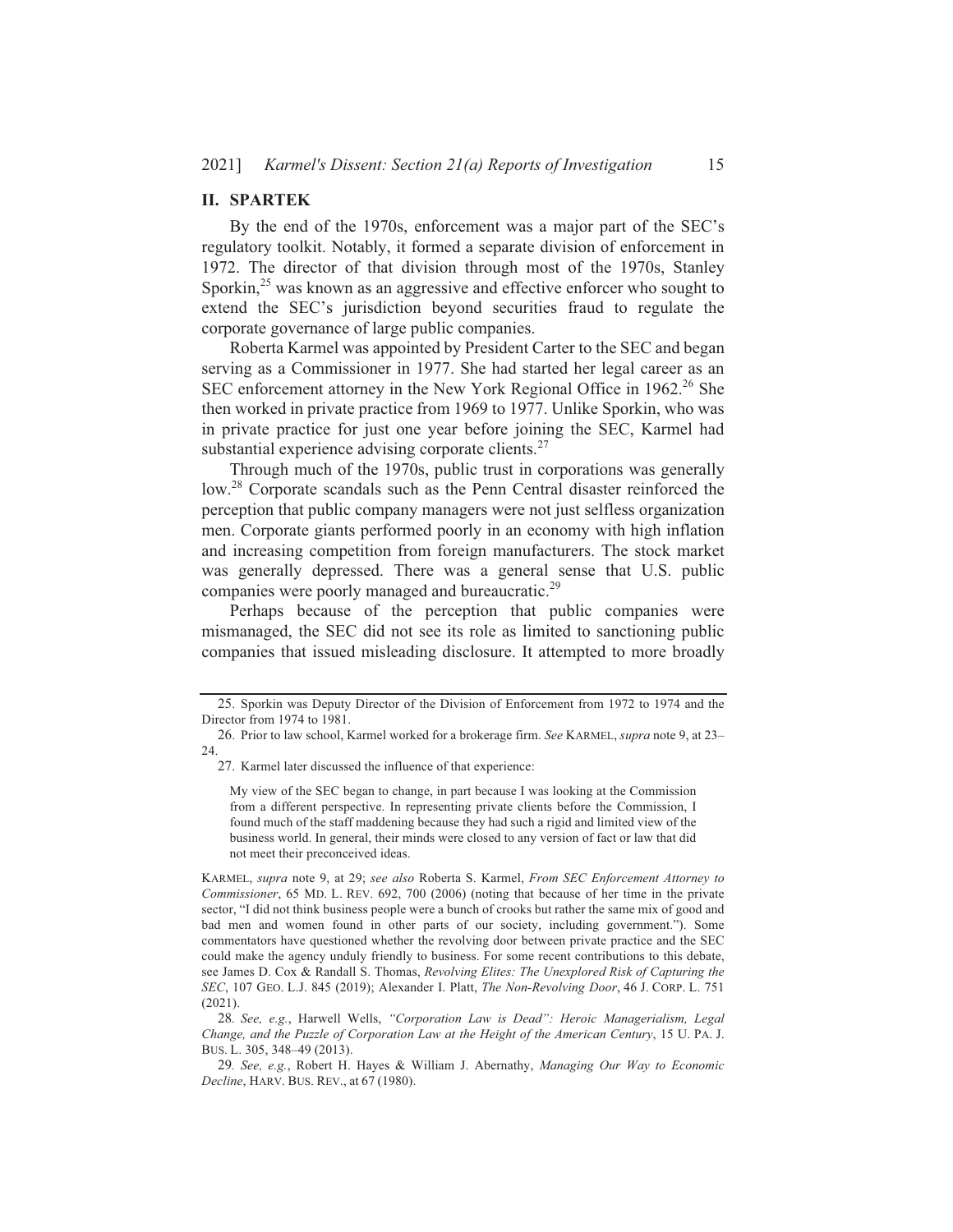regulate the governance of large corporations to help ensure that they acted in the interests of shareholders. In some cases, the SEC interpreted its power to order injunctive relief broadly to require companies to adopt corporate governance reforms.

There was a serious question as to whether the SEC had authority to control corporate governance given its specific charge to enforce the securities laws. In 1977, the U.S. Supreme Court had decisively rejected an attempt by private plaintiffs to broadly read Rule 10b-5 to support a claim for breach of fiduciary duty without any allegation of a material misrepresentation.<sup>30</sup> Commentators also questioned the effectiveness of some of the SEC's efforts to regulate general corporate misconduct.<sup>31</sup>

The SEC's emphasis on corporate governance was reflected in its reports of investigation. Starting in the mid-1970s, the SEC used such reports to convey its views about the obligations of public company directors. It addressed the duty of independent directors to inform themselves,<sup>32</sup> the board's review of interested transactions,<sup>33</sup> the duty of the board to disclose information to investors,<sup>34</sup> and the propriety of stock sales by board directors.<sup>35</sup> In 1979, the SEC released at least four reports of investigation, the most Section 21(a) reports ever issued in a single year.<sup>36</sup>

One of those reports arose out of an SEC investigation involving Spartek, an Ohio tiling manufacturer listed on the American Stock Exchange. Spartek had a controlling shareholder who wanted to sell the company to an

35. Report of Investigation in the Matter of Sterling Drug, Inc., Exchange Act Release No. 34-14675, 14 SEC Docket 824-1 (Apr. 18, 1978).

<sup>30.</sup> Santa Fe Indus., Inc. v. Green, 430 U.S. 462, 475 (1977).

<sup>31.</sup> See, e.g., John C. Coffee, Jr., Beyond the Shut-Eyed Sentry: Toward a Theoretical View of Corporate Misconduct and an Effective Legal Response, 63 VA. L. REV. 1099, 1246-75 (1977).

<sup>32.</sup> Report of Investigation in the Matter of Stirling Homex Corp. Relating to Activities of the Board of Directors of Stirling Homex Corp., Exchange Act Release No. 34-11516, 7 SEC Docket 298-01 (July 2, 1975).

<sup>33.</sup> Report Pursuant to Section 21(a) of the Sec. Exch. Act of 1934 Regarding the Investigation of Gould Inc., Exchange Act Release No. 34-13612, 12 SEC Docket 773-02 (June 9, 1977).

<sup>34.</sup> Report of Investigation in the Matter of Nat'l Tel. Co., Inc., Relating to Activities of the Outside Directors of Nat'l Tel. Co., Inc., Exchange Act Release No. 34-14380, 13 SEC Docket 1393-1 (Jan. 16, 1978).

<sup>36.</sup> See Spartek, *supra* note 7, at 4 (disclosure to minority shareholders concerning company sale); Report of Investigation in the Matter of Greater Wash. Invs., Inc., Exchange Act Release No. 34-15673, 17 SEC Docket 40-02 (Mar. 22, 1979) (investment company board); Sec. & Exch. Comm'n Staff Rep. on Transactions in the Marine Protein Corp. Indus. Dev. Revenue Bonds, Exchange Act Release No. 34-15719, 17 SEC Docket 257-01 (Apr. 11, 1979) (issuance of industry revenue bonds); Sec. & Exch. Comm'n Staff Report on Proxy Solicitations in Connection with Compass Investment Group, Exchange Act Release No. 34-16343, 18 SEC Docket 927-1 (Nov. 15, 1979) (disclosure between proxy filing and annual meeting); see also Sec. & Exch. Comm'n, Exchange Act Release No. 34-15746, 17 SEC Docket 302-01 (Apr. 18, 1979) (issuing statement rather than report pursuant to section  $21(a)$ ). The SEC also issued a report relating to its investigation of the default of New York City on municipal bonds to Congress. See STAFF OF S. COMM. ON BANKING, HOUSING, AND URBAN AFFAIRS, 96TH CONG., REP. IN THE MATTER OF TRANSACTIONS IN THE SECURITIES OF THE CITY OF NEW YORK (Comm. Print 1979).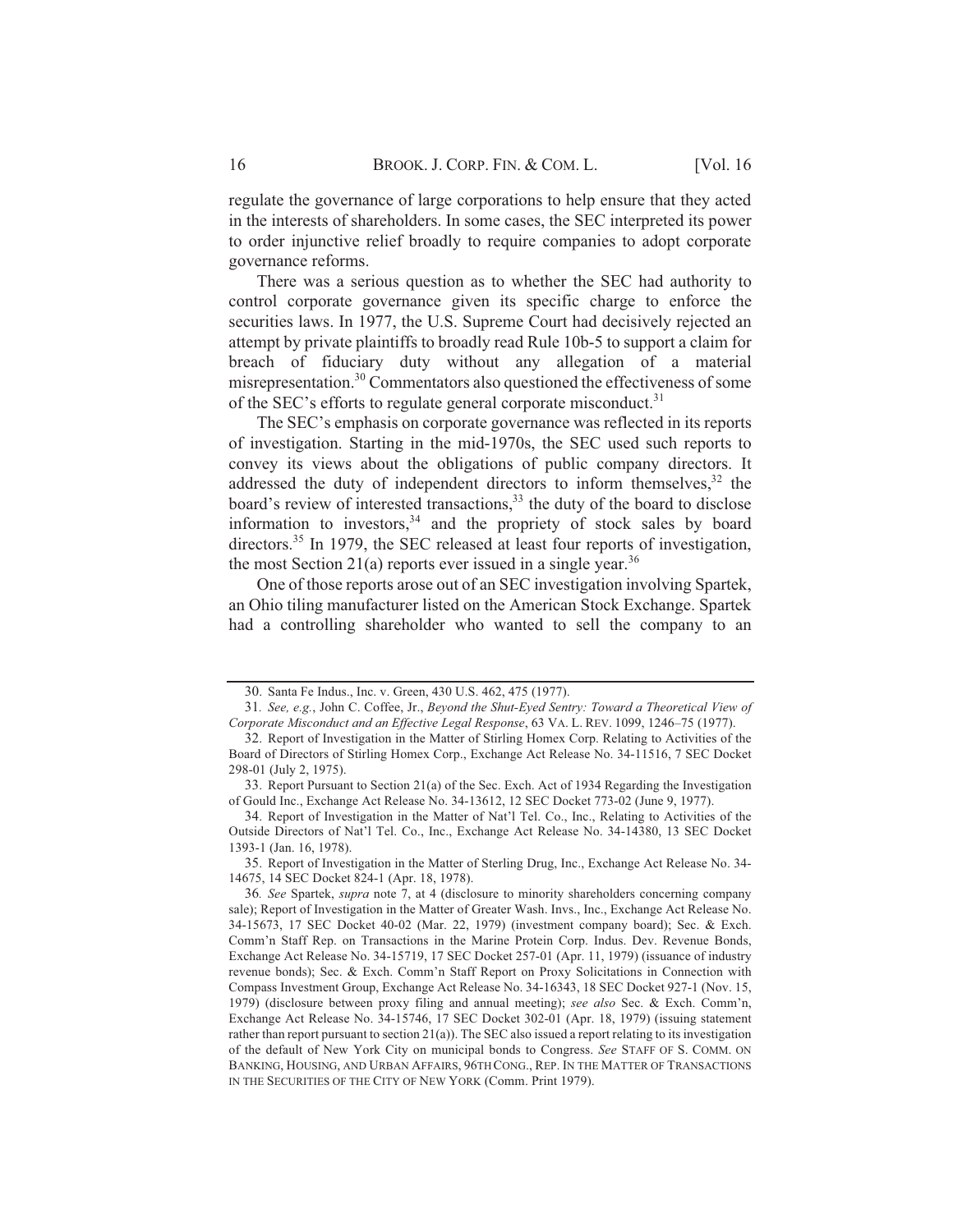acquirer.<sup>37</sup> Such transactions raise the concern that the board, which consists of directors appointed by the controlling shareholder, will not adequately protect the interests of the other shareholders. Minority shareholders have the right to bring a corporate derivative action against the board if they believe that the board breached its fiduciary duties to them in approving the transaction.

While a breach of fiduciary duty does not necessarily involve the issuance of a misleading statement that would trigger securities fraud liability, in *Spartek* the sale of assets required approval by the shareholders. The proxy statement that would inform the minority shareholders of the transaction allegedly omitted information about how the sale would generate certain tax benefits for the controlling shareholder.<sup>38</sup> As the SEC described, the document "failed to disclose certain principal reasons for the transaction, including the fact that the transaction was structured to give management certain advantages not necessarily available to other shareholders."<sup>39</sup> If they had known this information, the shareholders voting on the transaction might have been suspicious that the controlling shareholder was willing to accept a lower price for the company because it would capture those savings.<sup>40</sup>

The SEC had a solid argument that the proxy disclosure relating to the transaction was misleading, but it did not have jurisdiction to file an administrative action for such a violation. A misleading proxy statement would run afoul of Section 14 of the Securities Exchange Act. But Section  $15(c)(4)$ , which gives the SEC the authority to initiate an administrative hearing, did not cover Section 14 violations. At the time, it only permitted an action for violations of Sections 12, 13, and 15(d) of the Exchange Act, which require periodic reporting by public companies.<sup>41</sup> As Karmel observed, "[t]he language of the section and its legislative history indicate that its purpose was

Spartek, supra note 7, at n.1. Later, Congress amended this provision to permit administrative actions arising out of Section 14 violations.

<sup>37.</sup> Two brothers owned 39.6% of the company's stock. Spartek, *supra* note 7, at 3–4.

<sup>38.</sup> The proxy statement was never actually sent to the shareholders. The company postponed the mailing because of the SEC's investigation. Id. at 8. In addition, the statement allegedly failed to disclose management's belief that the company's land had substantial resources that would increase the value of the company. Id. at 13-14.

<sup>39.</sup> Id. at 21.

<sup>40.</sup> The SEC found that the company had negotiated a price of 5 to 6 percent less than what the controlling shareholder believed the company was worth. See id. at 12.

<sup>41.</sup> As described in Spartek, the section at the time provided:

that if the Commission finds, after notice and opportunity for hearing, that any person subject to the provisions of Section 12, 13 or subsection (d) of Section 15 of the Exchange Act or any rule or regulation thereunder has failed to comply with any such provision, rule or regulation in any material respect, the Commission may publish its findings and issue an order requiring such person to comply with such provision or such rule or regulation thereunder upon such terms and conditions and within such time as the Commission may specify in such order.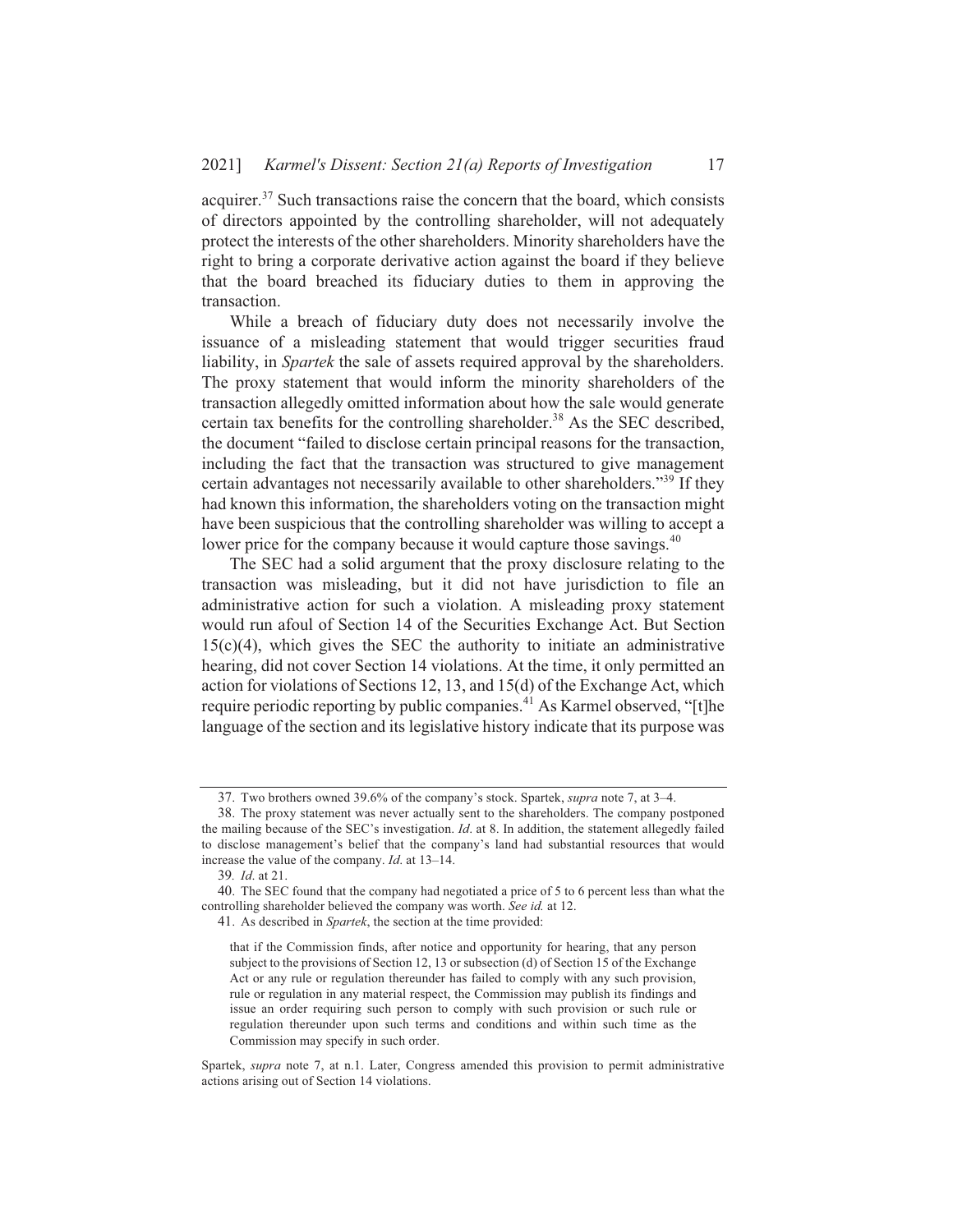to give the Commission authority to resolve accounting issues and to require timely and accurate filings."<sup>42</sup>

The SEC decided to finesse its inability to bring an administrative proceeding by instead filing a Section 21(a) report of investigation describing Spartek's alleged Section 14 violation. Simultaneously, it filed an administrative order alleging that Spartek had violated Section 13, which governs public company disclosure, by failing to file an interim disclosure about the transaction on Form 8-K.<sup>43</sup> Spartek filed an Offer of Settlement and agreed to various undertakings proposed by the SEC.

Even if Spartek was required to file an 8-K,<sup>44</sup> the SEC was mainly pursuing Spartek because of its belief that the company was not treating its minority shareholders fairly. This was evidenced by one of the remedies that Spartek agreed to in resolving the case. The SEC required the company to appoint a "special review person" to represent the interests of the minority shareholders in the transaction.<sup>45</sup> More invasively, it required the controlling shareholders to agree to restrictions on the voting of their shares with respect to the approval of the sale.<sup>46</sup> Such remedies could only be justified based on the Section 21(a) report's finding that the company had authored a misleading proxy statement, presumably to cheat the minority shareholders. But that conduct could not be the basis for an administrative order against Spartek.

Karmel dissented in Spartek.<sup>47</sup> Her main objection was that a report of investigation should not be used to justify a sanction in a case. Such reports may only describe violations of the securities laws, and the report mainly described conduct by Spartek that the SEC did not have the authority to address. The SEC could not circumvent its limited authority under Section  $15(c)(4)$  by supplementing its case with facts from a report of investigation. Rather than exceed its statutory power, Karmel believed that the proper course of action would have been for the SEC to seek additional authority from Congress. She explained: "If the Commission does not have adequate remedies for handling cases like this under the present law, it should request further authority from the Congress. The implication of new remedies by a

<sup>42.</sup> Id. at 33.

<sup>43.</sup> The SEC later noted that its investigative reports had been accompanied by enforcement actions in a "a number of instances." Id. See generally The Commission's Practice Relating to Reports of Investigations and Statements Submitted to the Commission Pursuant to Section 21(a) of the Securities Exchange Act of 1934, supra note 2.

<sup>44.</sup> Karmel took the position that it was "doubtful" that the company had an obligation to file an 8-K. Spartek, *supra* note 7, at 33.

<sup>45.</sup> *Id.* at 23.

<sup>46.</sup> The controlling shareholders could only vote "the percentage of their common stock for approval of the proposed transaction [that] equal[ed] the percentage that all other common stock voted for approval of the proposal. . . ." See The Commission's Practice Relating to Reports of Investigations and Statements Submitted to the Commission Pursuant to Section 21(a) of the Securities Exchange Act of 1934, supra note 2, at 24.

<sup>47.</sup> At the time, written dissents by SEC Commissioners were unusual.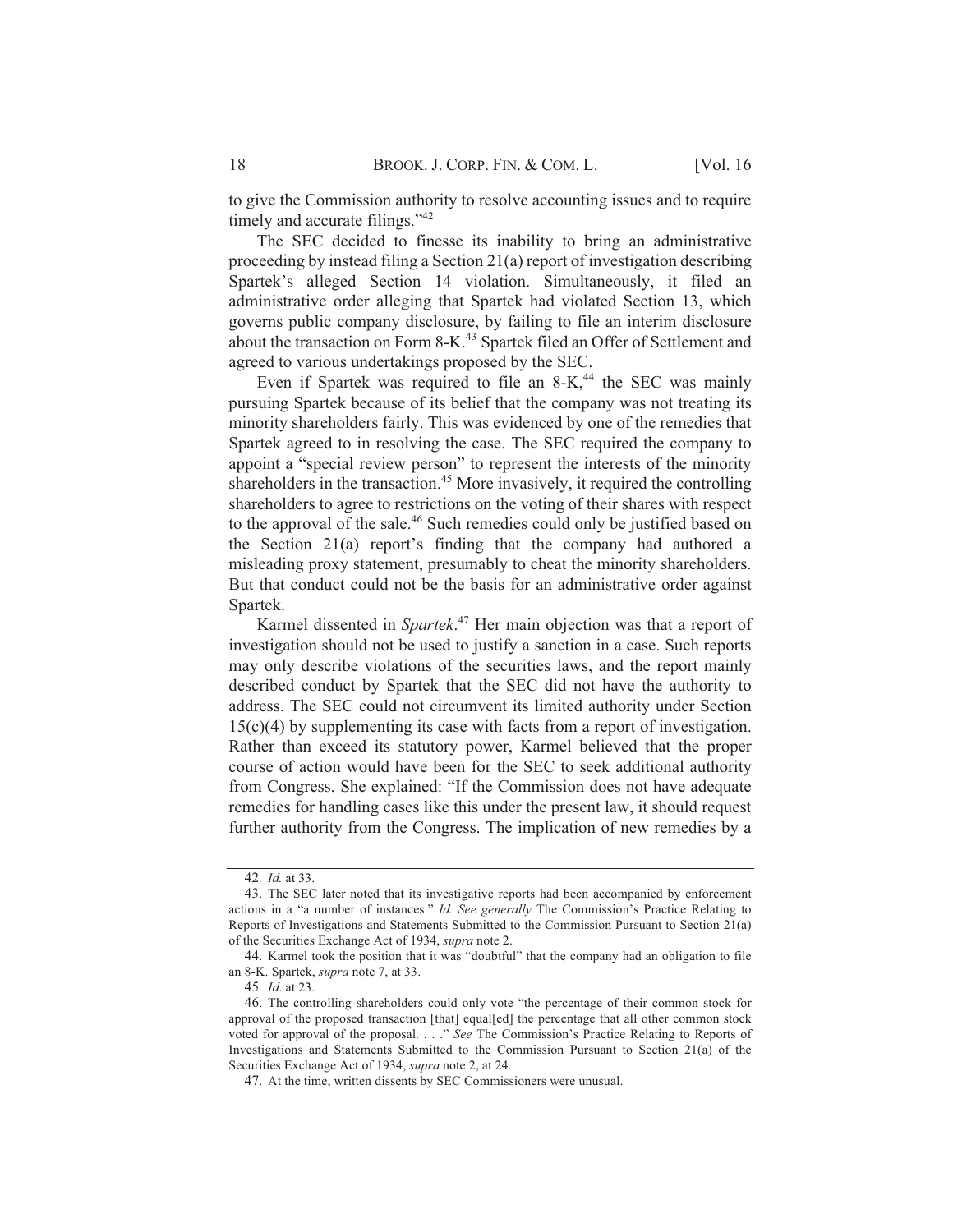government agency is not an appropriate way to vindicate or develop the law."<sup>48</sup> In response, one of the Commissioners who signed on to the majority opinion expressed the expansive view that the SEC could "obtain relief in the form of restrictions and safeguards which will protect investors, even if they are not specifically described in the statute book."<sup>49</sup>

In Karmel's view, by acting beyond its authority, the SEC risked undermining its legitimacy. How could a regulator tasked with enforcing the rules bend them to suit the needs of an individual case? She argued that "[o]verreach by administrative agencies inevitably results in diminished respect for the processes of government and for the law."<sup>50</sup> Specifically, Karmel objected to the "use of such a weak jurisdictional nexus to impose sanctions," particularly relief that was "a questionable incursion into state corporation law."<sup>51</sup> The issue of the SEC's limited power to regulate corporate governance was an important one for Karmel. Years later, she noted, in criticizing efforts to expand federal corporate law, how the SEC had long "aspired to regulate corporate governance."<sup>52</sup>

In addition to legitimacy concerns, Spartek raised a due process issue. Companies like Spartek were not on notice that they could be sanctioned for violations of Section 14. The tile maker would not have known that going forward with the transaction could trigger an obligation to appoint a special master and the dilution of the controlling shareholder's voting rights. If it had understood the SEC's expectations, it might have avoided a scandal. The issue of notice was an important one for Karmel. She later wrote: "I believe that clarity and predictability, especially in a regulatory scheme as complex as the securities laws, is an important ingredient of respect for the law. It is important for the SEC and the courts, as well as for the Congress, to state clearly what the law is and why conduct against which action is taken is proscribed."53

Karmel's criticisms of legitimacy and due process were widely noted. Her dissent was covered in the New York Times, which observed: "Commissioners customarily act on the basis of consensus. Public disagreements about the handling [of] commission enforcement actions are rare."<sup>54</sup> Karmel not only dissented in Spartek but filed dissents in several

<sup>48.</sup> Spartek, *supra* note 7, at 39–40.

<sup>49.</sup> Id. at 26.

<sup>50.</sup> Id. at 31.

<sup>51.</sup> Id. at 34, n.4; see also KARMEL, supra note 9, at 197 ("As a commissioner I began to be very troubled by this use of publicity to do indirectly what the Commission had no direct authority to accomplish—sanction corporate officers and directors and effect corporate governance changes").

<sup>52.</sup> Roberta S. Karmel, Realizing the Dream of William O. Douglas-The Securities and Exchange Commission Takes Charge of Corporate Governance, 30 DEL. J. CORP. L. 79, 80 (2005); see also James J. Park, Reassessing the Distinction Between Corporate and Securities Law, 64 UCLA L. REV. 116, 128 n.50 (2017).

<sup>53.</sup> Karmel, *supra* note 9, at 201.

<sup>54.</sup> Tile Maker Accused on Stock Laws, N.Y. TIMES, Feb. 15, 1979, at D3.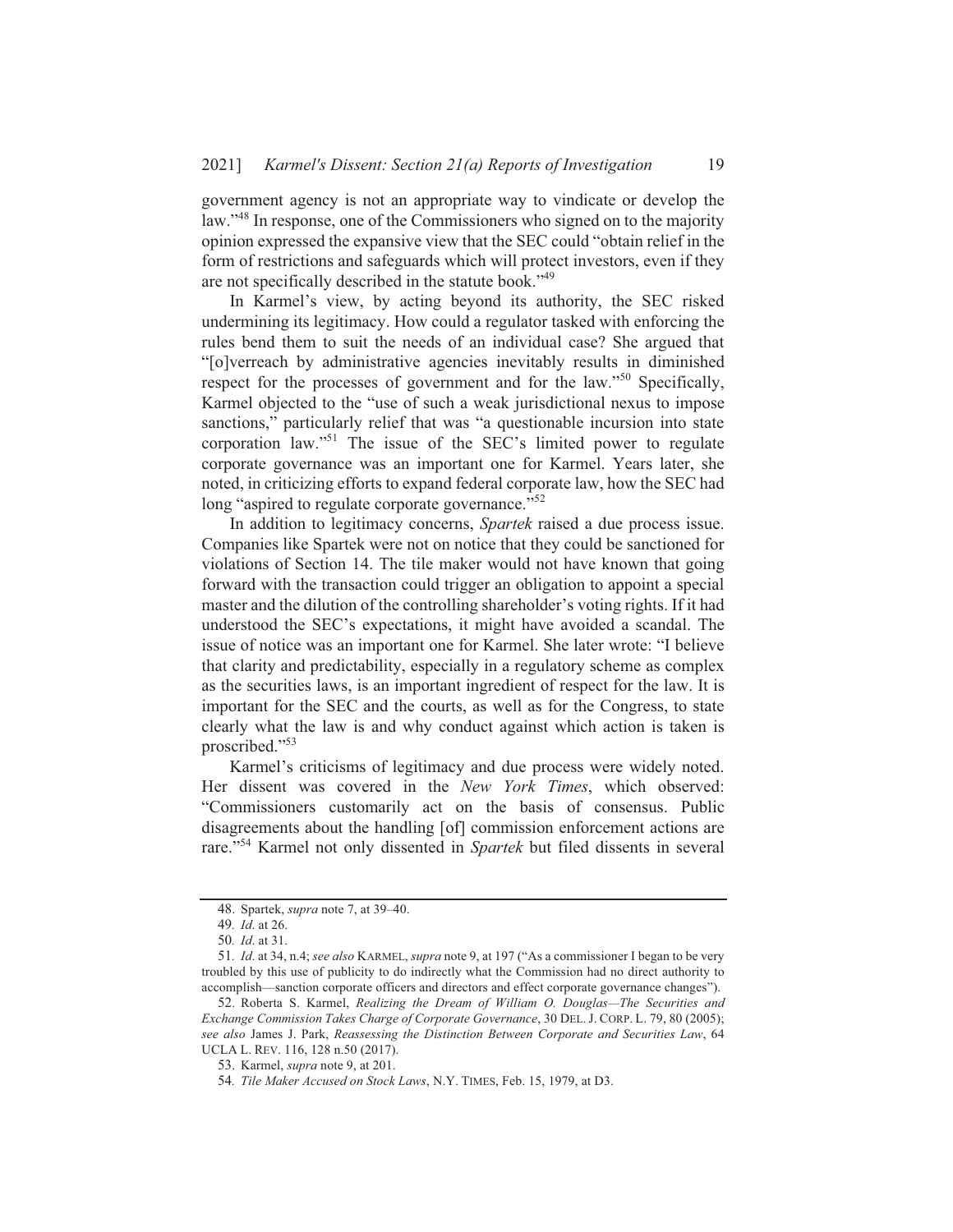other reports of investigation issued by the SEC in 1979.<sup>55</sup> Karmel became viewed as a counterweight to what some viewed as an overaggressive SEC.

#### **III. THE MODERN SEC REPORT OF INVESTIGATION**

The decade after *Spartek* saw an SEC that largely abandoned the view that it should attempt to regulate public company governance. At least for the first half of the 1980s, the SEC continued to use reports of investigation regularly, issuing about two a year through the mid-1980s.<sup>56</sup> After the 1980s, the SEC has filed on average less than one Section 21(a) report a year.<sup>57</sup> For the most part, the SEC has moved away from using reports of investigation to address controversial issues. The modern Section 21(a) report of

56. See Report of Investigation in the Matter of Inv. Info., Inc. Relating to the Activities of Certain Inv. Advisers, Banks, & Broker-Dealers, Exchange Act Release No. 34-16679 (Mar. 19, 1980) (discussing soft dollars); Report of Investigation in the Matter of Certain Activities of South Chicago Savings Bank and James A. Fitch, Exchange Act Release No. 34-17928 (July 10, 1981) (misleading annual reports); Report of Investigation in the Matter of Bull & Bear Mgmt. Corp., Bassett S. Winmill & Robert D. Anderson, Exchange Act Release No. 34-769 (Aug. 7, 1981) (investment advisor self-dealing); Report of Investigation in the Matter of Sharon Steel Corp. as it Relates to Prompt Corp. Disclosure, Exchange Act Release No. 34-18271 (Nov. 19, 1981) (insider trading); In the Matter of Fid. Fin. Corp. & Fid. Sav. & Loan Ass'n, Exchange Act Release No. 34-18927 (July 30, 1982) (disclosure of repo transactions); In the Matter of Merrill Lynch, Pierce, Fenner & Smith, Inc., Exchange Act Release No. 34-19070 (Sept. 21, 1982) (broker-dealer duty to monitor advisor); In the Matter of Union Home Loans, Union Home Loans of Arizona, W. Computer Servs. d/b/a W. Loan Servs., Exchange Act Release No. 34-19346 (Dec. 16, 1982) (loan product was a security); In The Matter of Aetna Life and Casualty Company, Exchange Act Release No. 34-19949 (July 7, 1983) (reporting of tax benefits); In the Matter of Seaboard Assocs., Inc., Exchange Act Release No. 34-20867 (Apr. 16, 1984) (duty of investment company directors); In the Matter of Howard Bronson & Co. and Thomas F. Pate, Exchange Act Release No. 34-21138 (July 12, 1984) (obligation of public relations firms); In the Matter of Carnation Co., Exchange Act Release No. 34-22214 (July 8, 1985) (duty to disclose preliminary acquisition discussions); E.F. Hutton & Co. Inc. and The E.F. Hutton Group Inc., Order of Temporary Exemption and Notice of and Order for Hearing on Application, Investment Company Act Release No. IC-14774 (Oct. 29, 1985) (internal controls for cash management practices).

57. The SEC has a list on its website of the reports of investigation it has filed since the mid-1990s. See SEC. & EXCH. COMM'N, REPORTS OF INVESTIGATIONS, https://www.sec.gov/litigation/ investreports.shtml (last visited Aug. 30, 2021).

<sup>55.</sup> See, e.g., Report of Investigation in the Matter of Greater Wash. Invs., Inc., Exchange Act Release No. 34-15673, at 11 (Mar. 22, 1979); Sec. & Exch. Comm'n Staff Rep. on Transactions in the Marine Protein Corp. Indus. Dev. Revenue Bonds, Exchange Act Release No. 34-15719, at 5 (Apr. 11, 1979); Sec. & Exch. Comm'n Staff Report on Proxy Solicitations in Connection with Compass Investment Group, Exchange Act Release No. 34-16343, at 6 (Nov. 15, 1979). About a month after Spartek, the SEC issued a statement on its use of reports of investigations. In that statement, it announced a new policy where parties could resolve an enforcement action by submitting a written statement describing the matter and committing to certain actions. See The Commission's Practice Relating to Reports of Investigations and Statements Submitted to the Commission Pursuant to Section 21(a) of the Securities Exchange Act of 1934, supra note 2. The same day, the SEC published such a statement by two individuals. See Securities Exchange Act Release No. 34-15665 (Mar. 21, 1979). Karmel dissented from the decision to issue the statement on the ground that this new practice was an administrative remedy which the SEC did not have the authority to impose. Id. Years later, the SEC attempted to revive these signed statements in requiring WorldCom to explain the circumstances of its accounting restatement. See Report of the Task Force on Exchange Act Section 21(a) Written Statements, 59 BUS. LAW. 531, 539 (2004).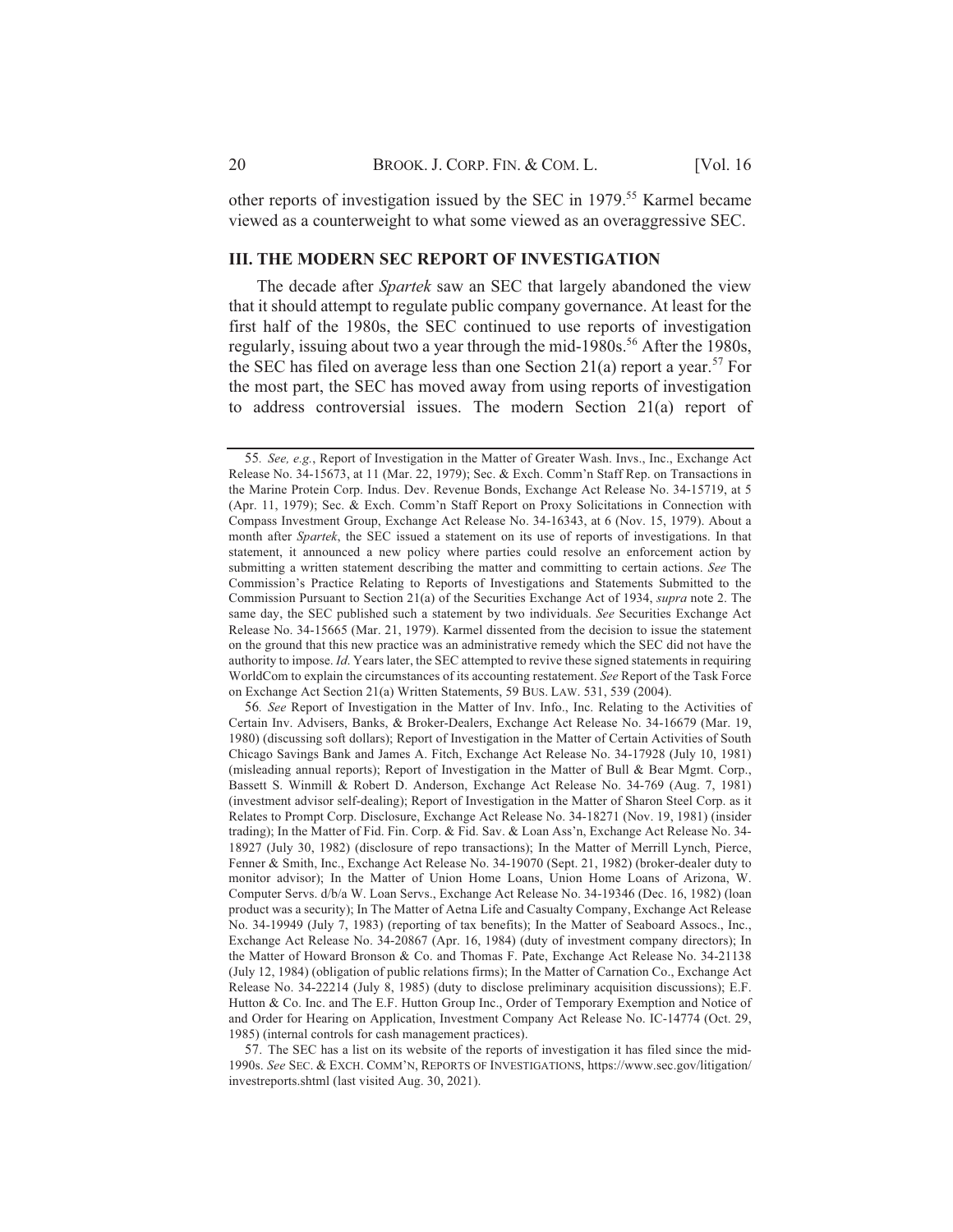investigation has been most frequently used to clarify basic duties under the securities laws. This Part discusses the major subjects of these reports – compliance, municipalities, stock markets, and enforcement.

## A. COMPLIANCE

Compliance is a common subject of SEC investigative reports. Such reports often reach beyond the facts of a particular case to clarify the SEC's views on the obligations of regulated parties.<sup>58</sup> They include discussions similar to dicta in judicial opinions that may not be necessary to adjudicate a case but explain the law in order to encourage compliance.

For example, during the early 1990s, the SEC issued a report of investigation relating to Salomon Brothers and its top executives. One of the bank's traders had circumvented federal limits on its ability to submit bids for treasury bonds by issuing bids in the name of customers without their consent.<sup>59</sup> The report discussed the obligations of the legal officers of brokerdealers to report misconduct by lower-level employees. Like Spartek, the report of investigation accompanied an administrative proceeding, but unlike Spartek, the legal officer whose conduct was discussed was not sanctioned in the proceeding. $60$ 

Investigative reports can also collect a variety of examples to underscore the importance of an issue. A 2018 SEC report of investigation described how nine different issuers lost a total of nearly \$100 million in an e-mail scam.<sup>61</sup> The issuers "had procedures that required certain levels of authorization for payment requests, management approval for outgoing wires, and verification of any changes to vendor data," but the procedures failed, "at least in part, because the responsible personnel did not sufficiently understand the company's existing controls or did not recognize indications in the emailed instructions that those communications lacked reliability."<sup>62</sup> The SEC did not bring enforcement against the companies but issued a report "to make issuers and other market participants aware that these cyber-related threats of spoofing or manipulated electronic communications exist and should be considered when devising and maintaining a system of internal accounting controls as required by the federal securities laws."<sup>63</sup> While it was "not suggesting that every issuer that is the victim of a cyber-related scam is, by extension, in violation of the internal accounting controls requirements of

<sup>58.</sup> A less confrontational approach can generate more effective compliance than adversarial enforcement. See Miriam H. Baer, Governing Corporate Compliance, 50 B.C. L. REV. 949 (2009).

<sup>59.</sup> In the Matter of Gutfreund, Exchange Act Release No. 34-31554 (Dec. 3, 1992).

 $60$   $Id$ 

<sup>61.</sup> Report of Investigation Pursuant to Section 21(a) of the Securities Exchange Act of 1934 Regarding Certain Cyber-Related Frauds Perpetrated Against Public Companies and Related Internal Accounting Controls Requirements, Exchange Act Release No. 34-84429 at 1-3 (Oct. 16,  $2018$ ).

<sup>62.</sup> *Id.* at 5-6.

<sup>63.</sup> Id. at 2.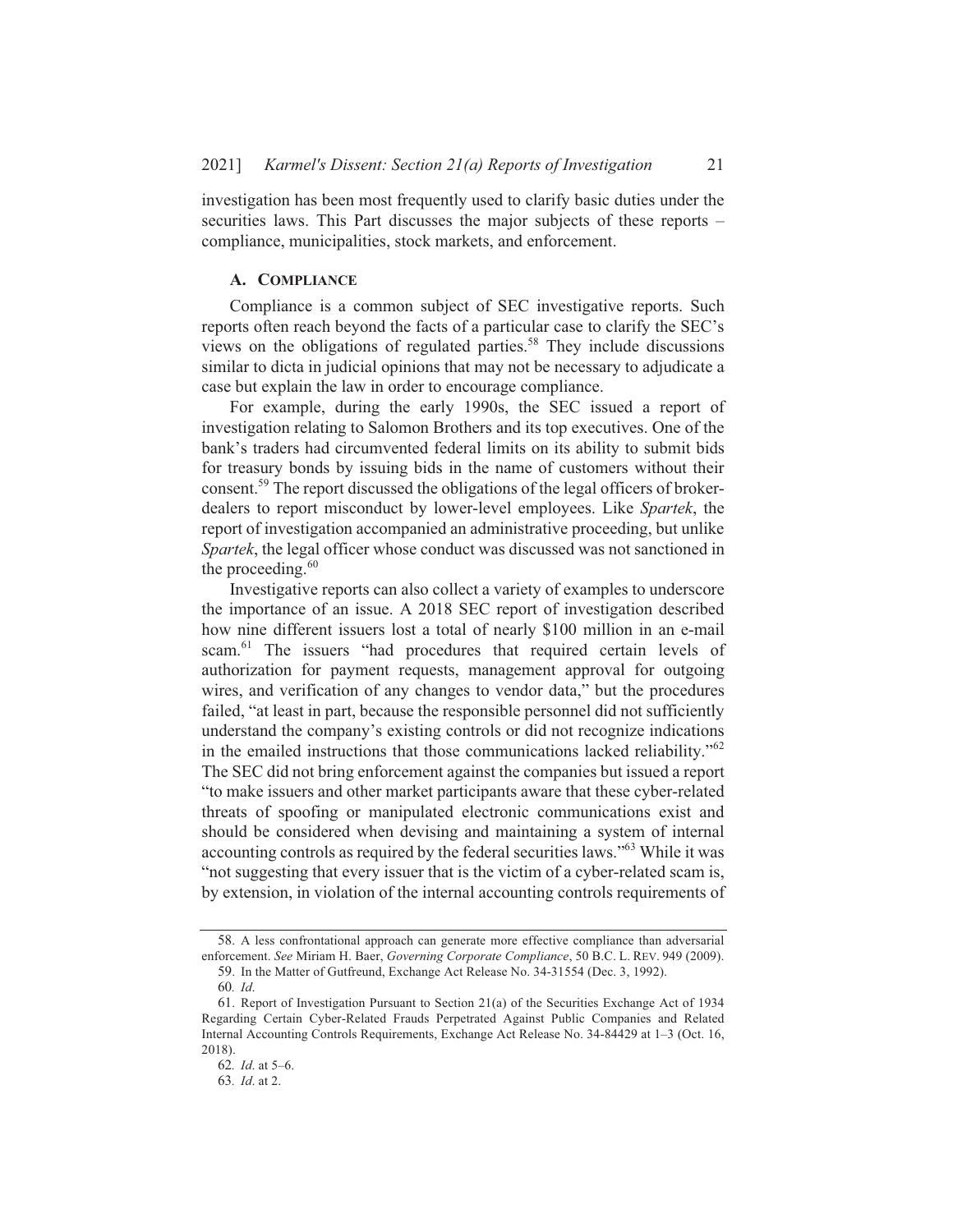the federal securities laws," the SEC made it clear that issuers had an obligation to "calibrate their internal accounting controls to the current risk environment and assess and adjust policies and procedures accordingly."<sup>64</sup>

The SEC also uses reports of investigation to define ambiguous regulatory requirements. It issued a report instructing that auditor independence rules would prohibit an auditor from loaning staff members to its clients.<sup>65</sup> Even though it had decided not to bring an action, the SEC issued a report to "address uncertainty regarding the Commission's interpretation" of the relevant provisions.<sup>66</sup> It has also issued reports on the scope of Regulation Fair Disclosure (FD), which prohibits selective disclosure of material information by issuers to research analysts.<sup>67</sup> Regulation FD has been controversial because it attempted to change the established practice of private meetings between company managers and analysts. Such meetings are a way that corporations can supplement their written disclosures and increase the efficiency of stock markets.<sup>68</sup> A report concluded that Motorola ran afoul of Regulation FD by calling research analysts to clarify that an earlier release indicating "significant weakness" in sales reflected a decline<br>of 25 percent or more.<sup>69</sup> The SEC maintained that the information was material and thus its release violated Regulation  $FD<sup>70</sup>$  But the SEC did not impose sanctions on Motorola because the company had acted on the advice of its counsel.<sup>71</sup> Another report of investigation sought to address "uncertainty concerning how Regulation FD [applied] to disclosures made through social media channels" and warned that posting company information to a Facebook page could violate Regulation FD. $^{72}$ 

#### **B. MUNICIPALITIES**

The SEC also often uses reports of investigation in cases involving securities law violations by municipalities. Local governments routinely sell securities to finance their operations. Default on such obligations is rare but

 $64$  *Id.* at 6.

<sup>65.</sup> Report of Investigation Pursuant to Section 21(a) of the Securities Exchange Act of 1934: KPMG, LLP, Exchange Act Release No. 34-71390 (Jan. 24, 2014).

<sup>66.</sup> Id.

<sup>67. 17</sup> C.F.R. § 243 (2019).

<sup>68.</sup> See, e.g., James J. Park, Insider Trading and the Integrity of Mandatory Disclosure, 2018 WISC. L. REV. 1133, 1160–63, 1170–71. For Karmel's views on insider trading, see Roberta S. Karmel, The Relationship Between Mandatory Disclosure and Prohibitions Against Insider Trading: Why a Property Rights Theory of Inside Information is Untenable, 59 BROOK. L. REV. 149, 152 (1993).

<sup>69.</sup> Report of Investigation Pursuant to Section 21(a) of the Securities Exchange Act of 1934: Motorola, Inc., Exchange Act Release No. 34-46898, at 1 (Nov. 25, 2002).

<sup>70.</sup> Id. at 4. 71. Id. at 4-5.

<sup>72.</sup> Report of Investigation Pursuant to Section 21(a) of the Securities Exchange Act of 1934: Netflix, Inc., and Reed Hastings, Exchange Act Release No. 34-69279, at 1 (Apr. 2, 2013).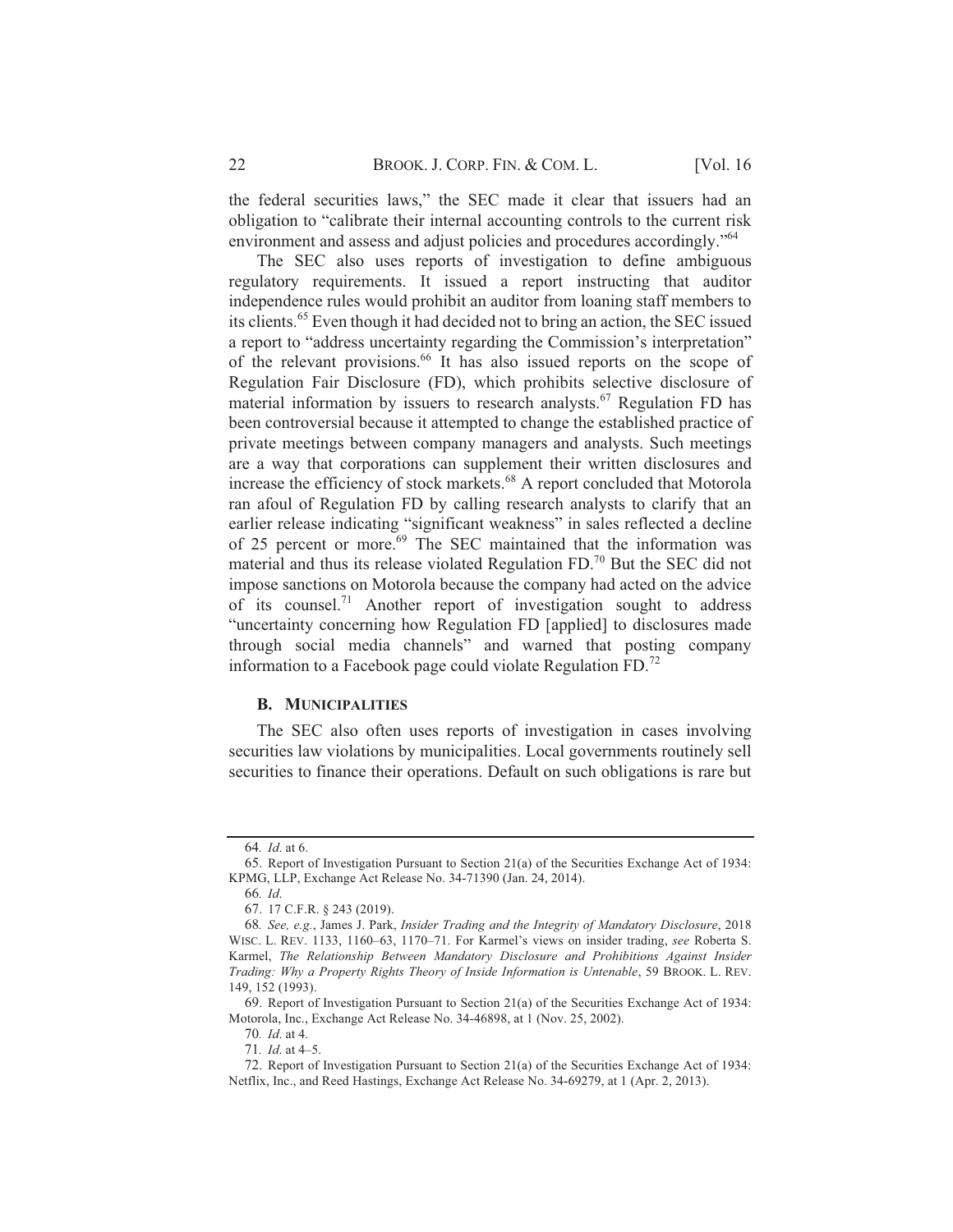can have a substantial impact on the public when it occurs.<sup>73</sup> Municipal officials, who are often elected, may not have the experience to provide accurate disclosures to investors concerning the risks of a financial crisis.<sup>74</sup>

The bankruptcy of Orange County, California, following significant losses from its purchase of interest rate derivatives, prompted a report that found it had issued misleading disclosures.<sup>75</sup> The SEC concluded that the county's officials had "failed to disclose material information" about its "ability to repay its securities absent significant interest income" from a county investment fund.<sup>76</sup> The SEC warned that the antifraud provisions of the federal securities laws impose responsibilities on public officials in addition to the "responsibilities imposed on issuers of municipal securities."<sup>77</sup>

Years later, the bankruptcy filing of the City of Harrisburg, Pennsylvania prompted the SEC to reiterate the obligation of municipalities to issue truthful information.<sup>78</sup> A report of investigation concluded that the city "misrepresented and omitted to state material information regarding Harrisburg's deteriorating financial condition and credit ratings downgrades" and "did not provide to the public current and accurate information regarding the City's financial condition."<sup>79</sup> The SEC warned that public officials, at a minimum, should identify those "involved in the disclosure process" and ensure that such individuals are trained in their obligations under federal securities laws.<sup>80</sup>

The SEC has also issued reports relating to various intermediaries that facilitate municipal finance and investment. In one report, it provided an example of a conflict of interest that would prevent an investment banker from servicing a municipal client.<sup>81</sup> In a case involving an Alabama pension fund, which was represented by Stanley Sporkin (who had by then moved into private practice), ${}^{82}$  the SEC decided not to penalize the fund for insider trading because it knew that the costs of any fine would be borne by

<sup>73.</sup> The SEC issued such a report in connection with New York City's default on \$4 billion in municipal securities during the 1970s. STAFF OF S. COMM. ON BANKING, HOUSING, AND URBAN AFFAIRS, supra note 36.

<sup>74.</sup> Wall Street banks may view such municipal officials as easy targets. See FRANK PARTNOY, FIASCO: THE INSIDE STORY OF A WALL STREET TRADER (1999).

<sup>75.</sup> Report of Investigation in the Matter of County of Orange, California as it Relates to the Conduct of the Members of the Board of Supervisors, Exchange Act Release No. 34-36761 (Jan. 24, 1996).

<sup>76.</sup> Id. at 2.

<sup>77.</sup> Id. at 7.

<sup>78.</sup> Report of Investigation in the Matter of the City of Harrisburg, Pennsylvania Concerning the Potential Liability of Public Officials with Regard to Disclosure Obligations in the Secondary Market, Exchange Act Release No. 34-69516 (May 6, 2013).

<sup>79.</sup> Id. at 1.

<sup>80.</sup> Id. at 2.

<sup>81.</sup> Report of Investigation Pursuant to Section 21(a) of the Securities Exchange Act of 1934: JP Morgan Securities, Inc., Exchange Act Release No. 34-61734 (Mar. 18, 2010).

<sup>82.</sup> Perlman, *supra* note 5, at 927.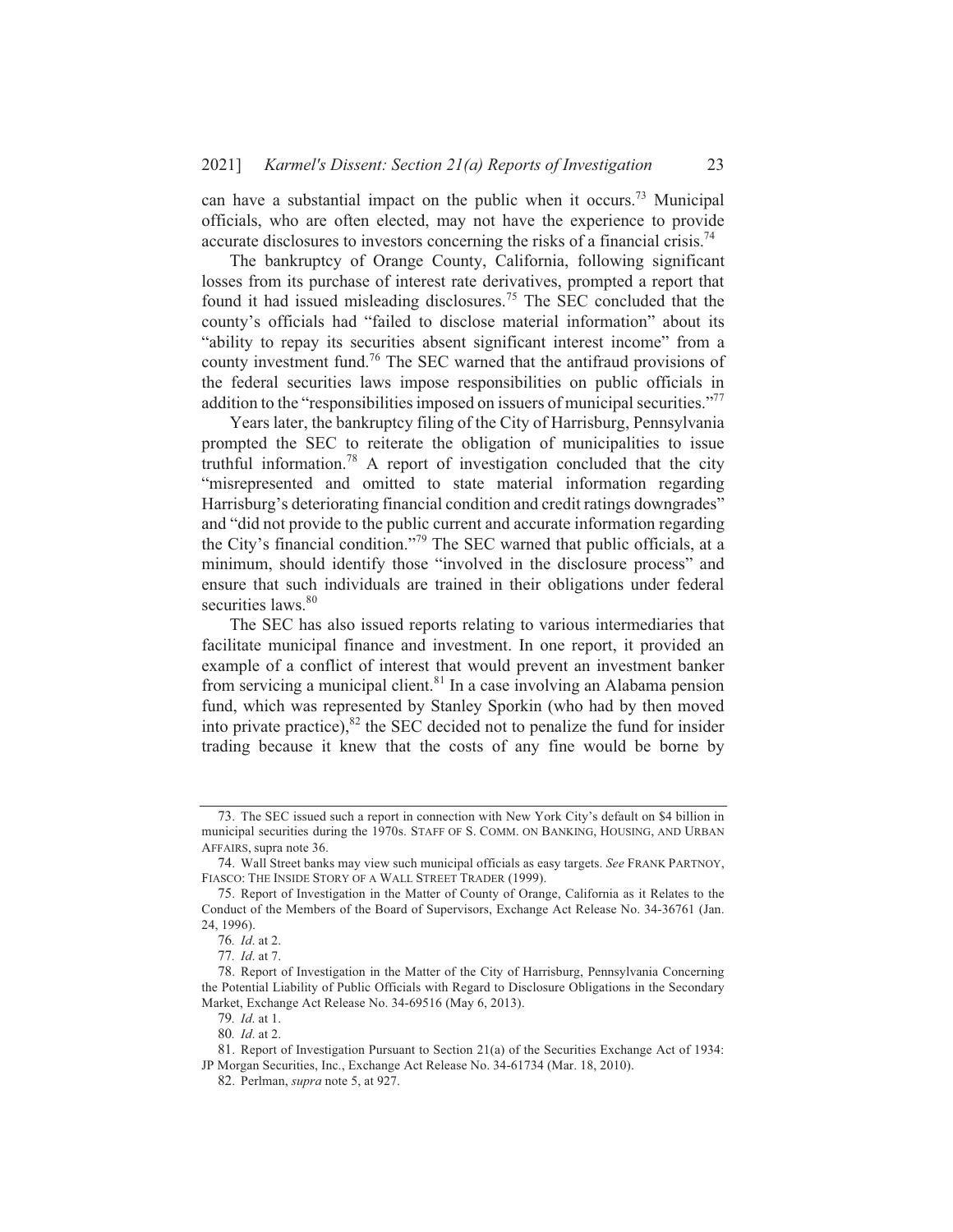**[Vol. 16** 

pensioners.<sup>83</sup> However, it warned that such funds have obligations to prevent insider trading on material information, and wrote to "emphasize the responsibilities of all investment professionals, including large public retirement systems and other public entities, under the federal securities laws and to highlight the risks they undertake when they operate without a compliance program."<sup>84</sup>

#### **C. STOCK MARKETS**

The SEC has also used reports of investigation to publicize systemic problems in stock markets.<sup>85</sup> The Exchange Act gives the SEC authority over such markets, which are primarily self-regulated. The SEC has occasionally intervened to correct substantial deficiencies in market regulation.<sup>86</sup>

In the mid-1990s, the SEC faulted the National Association of Securities Dealers (NASD), for failing to investigate anticompetitive practices at the Nasdaq Stock Market.<sup>87</sup> The NASD did not adequately respond to evidence of collusion with respect to bid-ask spreads in the Nasdaq market.<sup>88</sup> The SEC found that market makers on the Nasdaq used an arbitrary pricing convention that led to an artificially larger spread than the market would have dictated.<sup>89</sup> The report concluded that the failure to respond could be traced to the failure of the NASD to adequately separate its regulatory functions from the business interests of its governing actors.<sup>90</sup> The NASD agreed to form a separate regulatory body and increase its staff and resources.<sup>91</sup>

About a decade later, the SEC again found that the NASD's enforcement was lacking.<sup>92</sup> The Nasdag market failed to report questionable practices to

<sup>83.</sup> Id. at 906.

<sup>84.</sup> Report of Investigation Pursuant to Section 21(a) of the Securities Exchange Act of 1934: The Retirement Systems of Alabama, Exchange Act Release No. 34-57446, at 1 (Mar. 6, 2008).

<sup>85.</sup> Early examples of such reports involved the New York and American Stock Exchanges. See In the Matter of Richard Whitney, et al. (1938); SEC STAFF REPORT ON ORGANIZATION, MANAGEMENT, AND REGULATION OF CONDUCT OF MEMBERS OF THE AMERICAN STOCK EXCHANGE (1962).

<sup>86.</sup> Karmel wrote extensively on stock exchanges and their regulation. See, e.g., Roberta S. Karmel, Securities Industry Self-Regulation-Tested by the Crash, 45 WASH. & LEE L. REV. 1297, 1299 (1988) (calling for stronger government oversight); Roberta S. Karmel, Turning Seats Into Shares: Causes and Implications of Demutualization of Stock and Futures Exchanges, 53 HASTINGS L.J. 367, 369 (2002) (describing regulatory issues raised by demutualization of exchanges).

<sup>87.</sup> Report Pursuant to Section 21(a) of the Securities Exchange Act of 1934 Regarding the NASD and the NASDAQ Market 1 (Aug. 8, 1996).

<sup>88.</sup> Id. at 2-3.

<sup>89.</sup> Id. at 2; see also Karmel, supra note 86, at 386 (describing "pricing convention where Nasdaq stocks were quoted in even eighths").

<sup>90.</sup> See Report Pursuant to Section 21(a) of the Securities Exchange Act of 1934 Regarding the NASD and the NASDAQ Market, supra note 87, at 35-42.

<sup>91.</sup> Id. at 44.

<sup>92.</sup> Report of Investigation Pursuant to Section 21(a) of the Securities Exchange Act of 1934 Regarding The Nasdaq Stock Market, Inc., as Overseen By Its Parent, The National Association of Securities Dealers, Inc., Exchange Act Release No. 34-51163 (Feb. 9, 2005).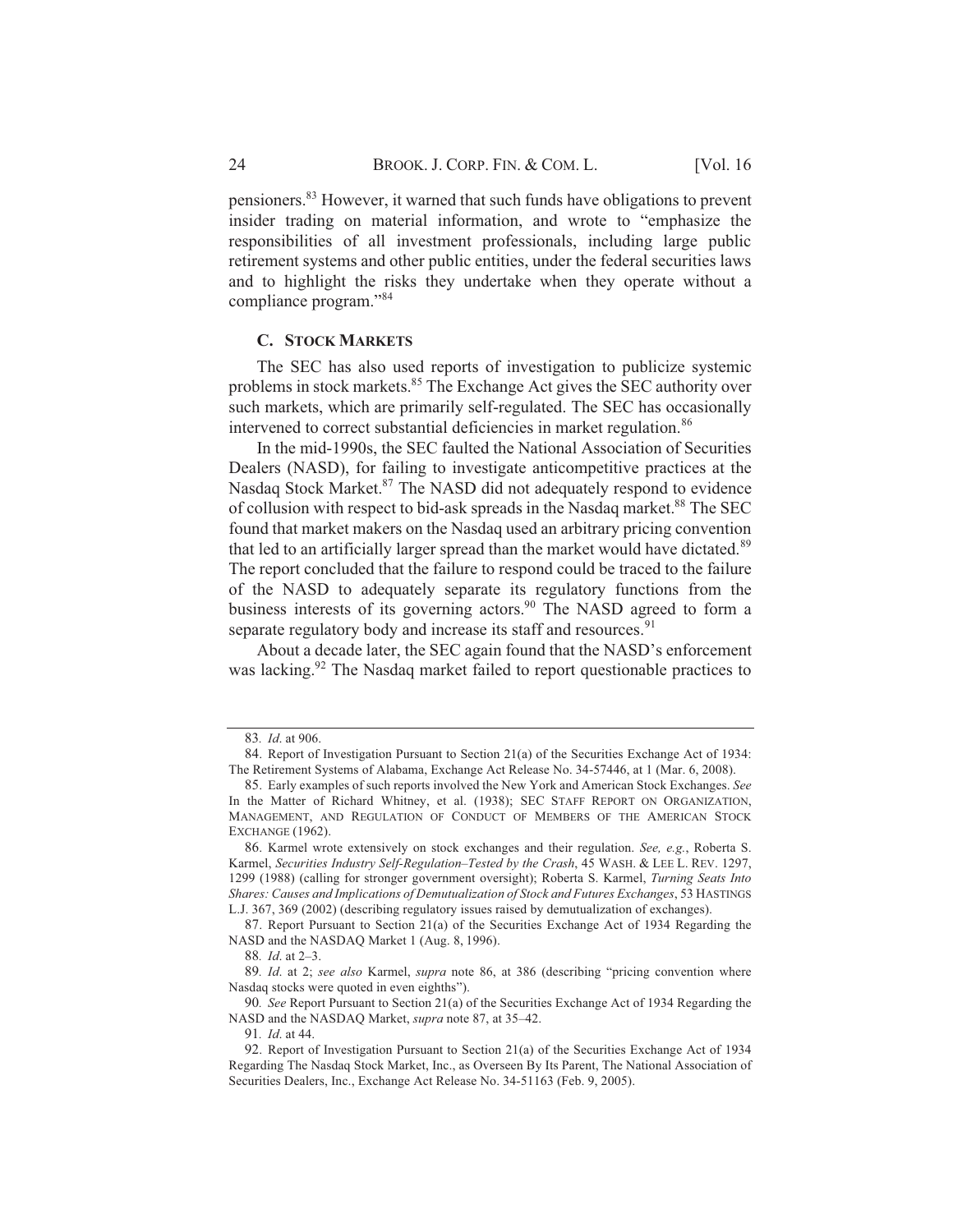NASD enforcement because of insufficient protocols and procedures.<sup>93</sup> The SEC again warned that Self-Regulatory Organizations (SROs) "must ensure that they effectively manage the inherent conflicts between their role as a market and their role as a regulator."<sup>94</sup> Just a few years after this report was issued, the NASD and New York Stock Exchange merged their regulatory bodies to create a more independent enforcement body, the Financial Industry Regulatory Authority (FINRA).

#### D. ENFORCEMENT

Finally, the SEC uses reports of investigation to communicate aspects of its enforcement policy. For example, in 2001, it used a report to define factors it would consider in bringing an enforcement action and seeking damages against a company.<sup>95</sup> The report arose out of an investigation where the SEC chose not to file a case against a company for misstatements caused by its controller. It explained that in making its decision not to pursue an action, it considered the company's internal investigation after the discovery of the misconduct, dismissal of the responsible individuals, restatement of the erroneous financial statements, and cooperation with the SEC's investigation.<sup>96</sup> The SEC listed thirteen factors it would consider in determining whether to bring an action and seek sanctions.<sup>97</sup>

In a report issued soon after the Dodd-Frank Act confirmed that the SEC had the power to apply Rule 10b-5 to extraterritorial conduct,<sup>98</sup> the agency signaled its intention to rely on that provision.<sup>99</sup> In the course of investigating errors in the credit ratings of European bonds, the SEC noted that while its jurisdiction was uncertain over the transactions at issue, in other cases it would use the "recent legislative provisions granting jurisdiction for enforcement actions alleging otherwise extraterritorial fraudulent misconduct that involves significant steps or foreseeable effects within the United States."<sup>100</sup>

<sup>93.</sup> Id. at 4.

<sup>94.</sup> Id. at 6.

<sup>95.</sup> Report of Investigation Pursuant to Section 21(a) of the Securities Exchange Act of 1934 and Commission Statement on the Relationship of Cooperation to Agency Enforcement Decisions, Exchange Act Release No. 34-44969 (Oct. 23, 2001).

<sup>96.</sup> Id. at 1.

<sup>97.</sup> *Id.* at  $2-3$ .

<sup>98.</sup> In Morrison v. National Australia Bank, 561 U.S. 247 (2010), the Supreme Court affirmed the dismissal of a private Rule 10b-5 class action by investors who purchased their shares on a foreign stock exchange. Section 929P(b) of Dodd-Frank clarified that the SEC has wider extraterritorial jurisdiction than private parties. One of Karmel's first law review articles cautioned against the extraterritorial application of federal securities law. See Roberta S. Karmel, The Extraterritorial Application of the Federal Securities Code, 7 CONN. L. REV. 669, 672 (1975); see also Roberta S. Karmel, The Second Circuit's Role in Expanding the SEC's Jurisdiction Abroad, 65 ST. JOHN'S L. REV. 743, 747-48 (1991).

<sup>99.</sup> Report of Investigation Pursuant to Section 21(a) of the Securities Exchange Act of 1934: Moody's Investors Service, Inc., Exchange Act Release No. 34-62802 (Aug. 31, 2010). 100. Id. at 5.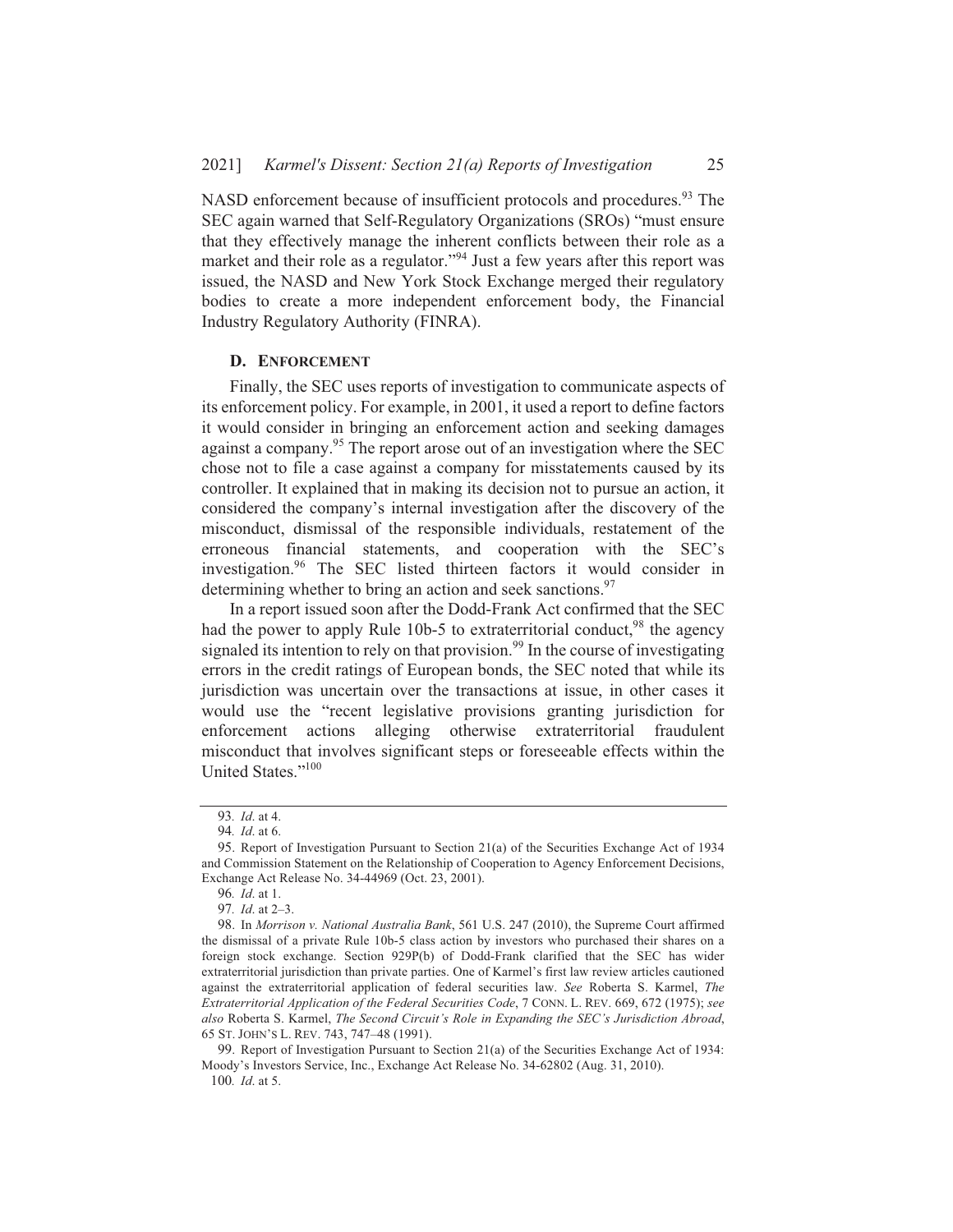The SEC also continues to file reports involving issuer misstatements. For example, it published a report taking the position that a representation in a merger proxy statement that the acquired company was compliant with the Federal Corrupt Practices Act was misleading given the firm's later settlement of an SEC action alleging such violations.<sup>101</sup> Another example was a report faulting a company for its failure to disclose retirement benefits in various filings.<sup>102</sup> The SEC explained it wanted "to emphasize the affirmative responsibilities of corporate officers and directors to ensure that the shareholders whom they serve receive accurate and complete disclosure of information required by the proxy solicitation and periodic reporting provisions of the federal securities laws."<sup>103</sup>

#### **IV. THE DAO REPORT**

For the last twenty-five years, SEC reports of investigation have generally not delved into issues of law that are particularly complex. They have mostly used examples of straightforward factual situations to emphasize the importance of basic obligations under the securities laws.

Several years ago, the SEC departed from this norm in using a Section 21(a) report of investigation to signal its view that it had jurisdiction to regulate digital tokens issued through ICOs. Such tokens are distributed using blockchain technology, which creates a digital ledger that is maintained by a decentralized network of participants who confirm the validity of transactions involving the tokens. ICO tokens can be sold to investors for cash or other digital currencies. They may convey the right to access some service.

Unless they are securities, the SEC does not have the power to regulate tokens. The disclosure and anti-fraud provisions of the securities laws only apply to the interstate sale of securities. Not all investments are securities. For example, currencies are often viewed as investments but they are generally not regulated by the securities laws. At the time ICOs became widely used, some digital currencies based on blockchain technology such as Bitcoin had been freely sold to investors without SEC registration.

The question of whether novel investments such as ICO tokens are securities is governed by the Supreme Court's decision in Howey.<sup>104</sup> That case set forth a test for determining whether a transaction involved an

<sup>101.</sup> Report of Investigation Pursuant to Section 21(a) of the Securities Exchange Act of 1934 and Commission Statement on Potential Exchange Act Section 10(b) and Section 14(a) Liability, Exchange Act Release No. 34-51283 (Mar. 1, 2005).

<sup>102.</sup> Report of Investigation Pursuant to Section 21(a) of the Securities Exchange Act of 1934 Concerning the Conduct of Certain Former Officers and Directors of W.R. Grace & Co., Exchange Act Release No. 34-39157 (Sept. 30, 1997). One Commissioner dissented, contending that the disclosure rules were vague and that the company could rely on the advice of counsel in the case. Id. at 10.

<sup>103.</sup> *Id.* at 2.

<sup>104.</sup> SEC v. W.J. Howey Co., 328 U.S. 293, 298-99 (1946).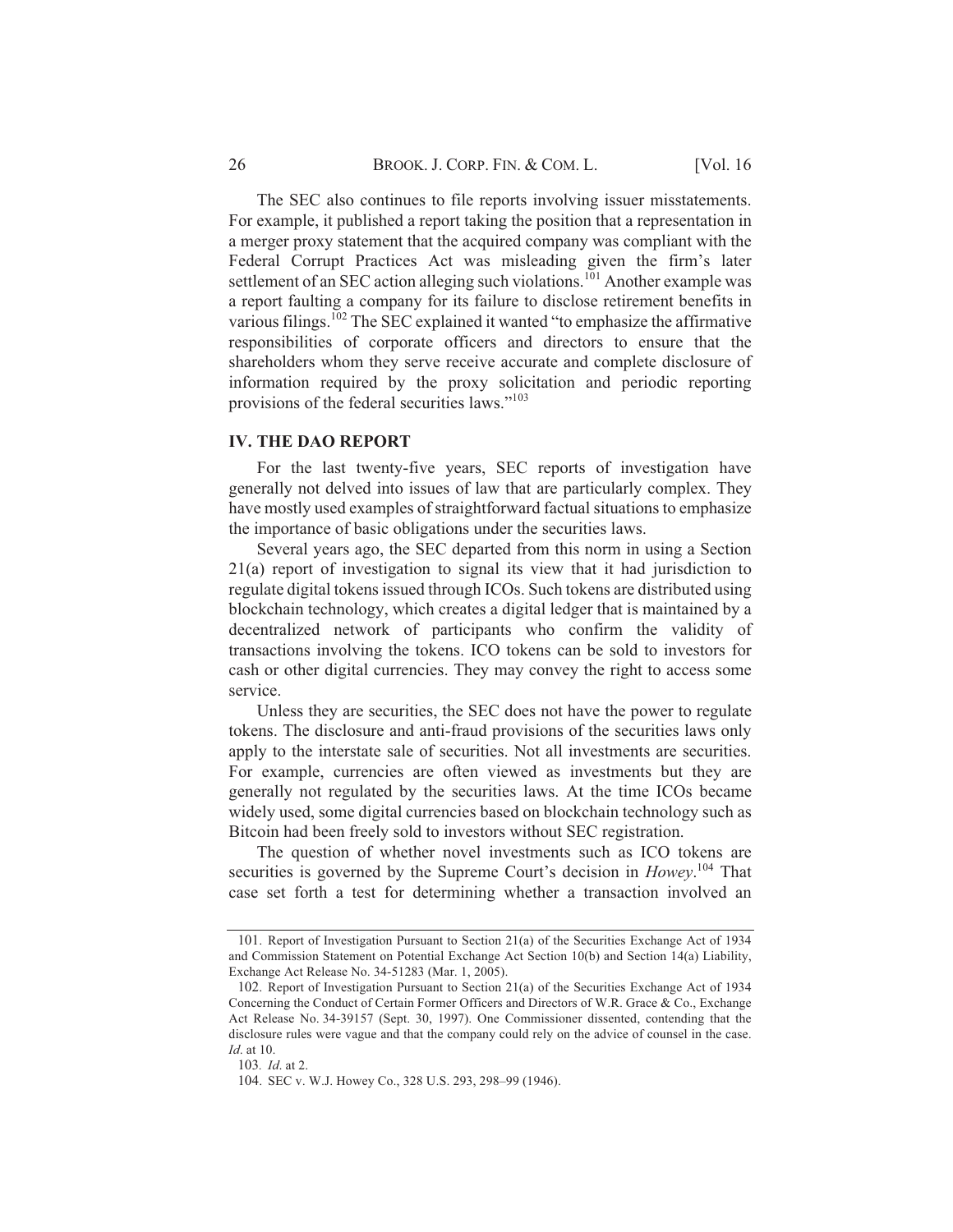"investment contract" that would be classified as a security.<sup>105</sup> Howey found that the combination of a land contract conveying an interest in Florida land containing orange trees and a service contract to maintain, harvest and sell the oranges, was a security. The investment was not just in the orange trees but in a venture that pooled funds to operate a business that grew and sold oranges for profit.

A key consideration in determining the status of an investment under Howey is whether the investors rely on the "efforts of others" to generate profits. The purchase of a security is essentially an investment in a business that is run by third parties. The securities laws are necessary to protect investors who are uninvolved in the day-to-day operations of the venture and thus are unfamiliar with its condition. The "efforts of others" element of the *Howev* test differentiates investments in securities from investments where there is less need to monitor others.

For example, the "efforts of others" test has been applied to distinguish between general and limited partnerships. General partnership interests that are sold to partners who make an investment in the business and are actively part of it are not securities. In contrast, limited partnership interests, which are sold to limited partners who delegate operational decisions to a general partner but share its profits, are often considered to be securities. General partners do not rely mainly on the "efforts of others" and can monitor their own business, while limited partners rely on others to run a business and need disclosure to adequately assess the venture's condition and prospects.<sup>106</sup>

The SEC's first major application of the *Howey* test to digital assets involved the sale of tokens by an investment fund called the DAO. The DAO was organized to invest in tokens issued by other blockchain projects. Purchasing a DAO token entitled the investor to profits from such investments. DAO tokens thus differed from cryptocurrencies like Bitcoin that did not promise profits from a venture.

The DAO, though, was arguably not a security under *Howey* because it was designed so it would function without a central organizer that investors would rely upon to generate profits. Because DAO token holders had the right to vote on which projects the DAO would invest in, the fund would essentially run itself. If DAO investors actively participated in the fund's investment decision making, they would be in a similar position as general partners and their investments would not rely on the "efforts of others" for profits.

In its report of investigation, the SEC took on an issue that was much more complex than the typical compliance violation it addressed in such

<sup>105.</sup> Howey provides that "an investment contract for purposes of the Securities Act means a contract, transaction or scheme whereby a person [1] invests his money [2] in a common enterprise and [3] is led to expect profits [4] solely from the efforts of the promoter or a third party." Id.

<sup>106.</sup> See, e.g., United States v. Leonard, 529 F.3d 83 (2d Cir. 2008).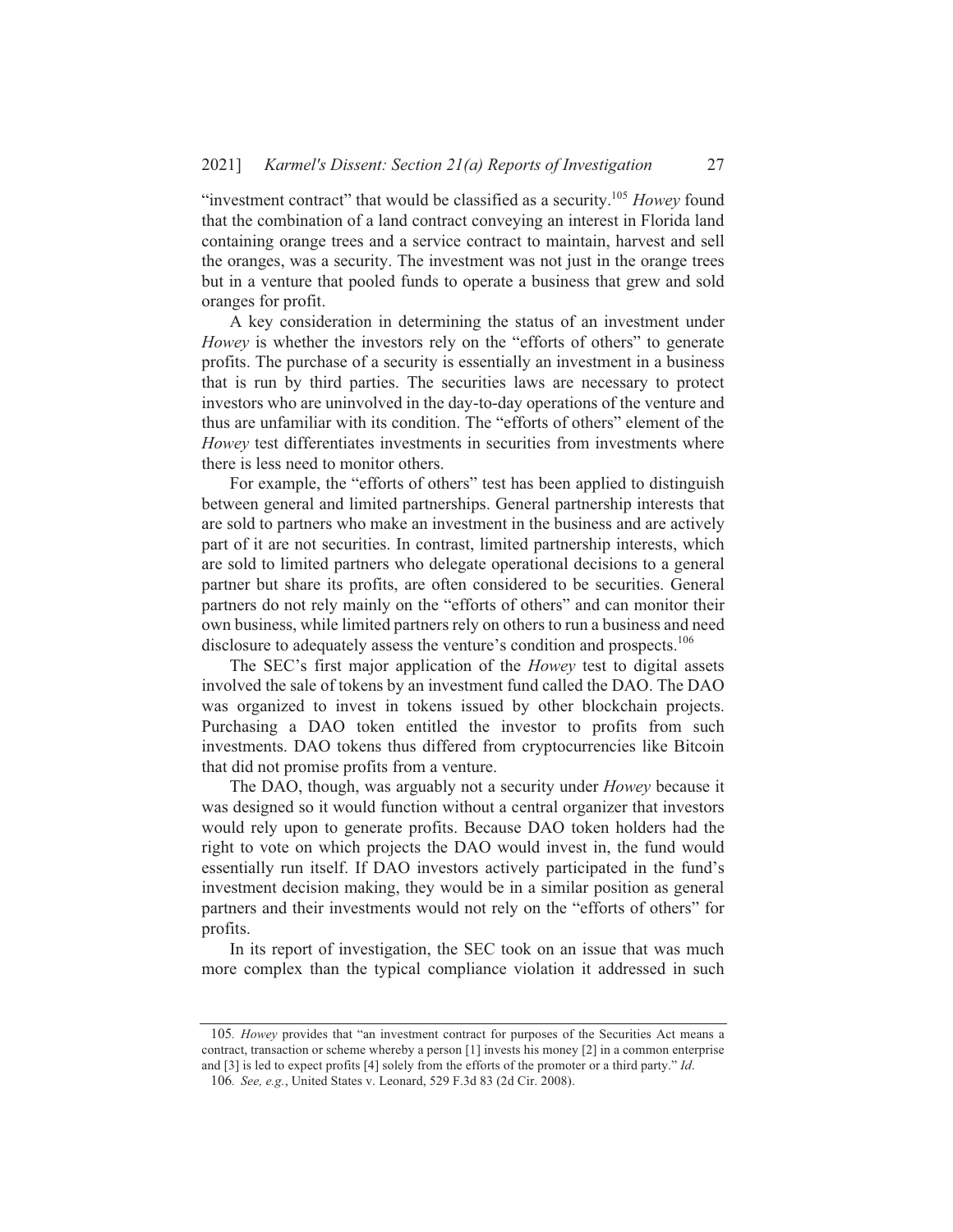reports. The DAO Report had to navigate a difficult jurisdictional issue in the context of a new technology.

The SEC rejected the argument that the investor's right to choose projects meant that the DAO tokens did not fall under the *Howey* test. It highlighted the fact that the projects investors would vote on were pre-screened by a small group of individuals.<sup>107</sup> It was thus not a purely decentralized investment club that crowdsourced promising token investments. The success of the venture would hinge on the ability of the DAO group to identify promising investments that would then be voted on by the DAO investors.

The SEC's conclusion that the DAO investors relied on the "efforts of others" was reasonable, but it was not the only possible outcome of an application of the *Howey* test to this arrangement.<sup>108</sup> A fact finder could have concluded that the screening was not sufficient to establish that the investors relied on the "efforts of others." There was ambiguity with respect to how the screening would work in practice, especially because the DAO only operated for a short time before essentially shutting down.<sup>109</sup> While the SEC claimed that the screeners had the power to impose subjective criteria to control the proposals that were voted on, it did not provide evidence that they actually did so to arbitrarily exclude proposals from consideration. The SEC relied on a "few draft proposals" that were not accompanied by adequate information to conclude that the token holders could not make informed voting decisions. But it was possible that future proposals would have contained enough information to make the votes meaningful.<sup>110</sup>

In addition to being a close call, the DAO Report related to a very specific set of facts – an investment fund where token-holders had the right to approve pre-screened investments. Most blockchain projects did not fit this mold. Many ICO tokens did not give investors the explicit right to profits. One of the essential elements of *Howey* is that the investment must be made with the expectation of profits. In what circumstances could tokens that did not convey a right to profits but might rise in value in secondary trading markets be considered securities?

<sup>107.</sup> DAO Report, *supra* note 10, at 5.

<sup>108.</sup> See Randolph A. Robinson II, The New Digital Wild West: Regulating the Explosion of Initial Coin Offerings, 85 TENN. L. REV. 897, 940-43 (2018); see also Usha R. Rodrigues, Law and the Blockchain, 104 IOWA L. REV. 679, 700 (2019).

<sup>109.</sup> The DAO was subject to a hacking attempt that resulted in the diversion of its funds. See Nathaniel Popper, A Hacking of More Than \$50 Million Dashes Hopes in the World of Virtual Currency, N.Y. TIMES (June 17, 2016), https://www.nytimes.com/2016/06/18/business/dealbook/ hacker-may-have-removed-more-than-50-million-from-experimental-cybercurrency-project.html [https://perma.cc/FN78-C5CK].

<sup>110.</sup> DAO Report, *supra* note 10, at 15. The SEC also noted that token holders were too dispersed to effectively exercise control over the enterprise, id. at 14-15, but prior blockchain efforts such as Bitcoin involved dispersed stakeholders who effectively ran the enterprise. See, e.g., Rainer Böhme, Nicolas Christin, Benjamin Edelman & Tyler Moore, Bitcoin: Economics, Technology, and Governance, 29 J. ECON. PERSP. 213, 213-14 (2015).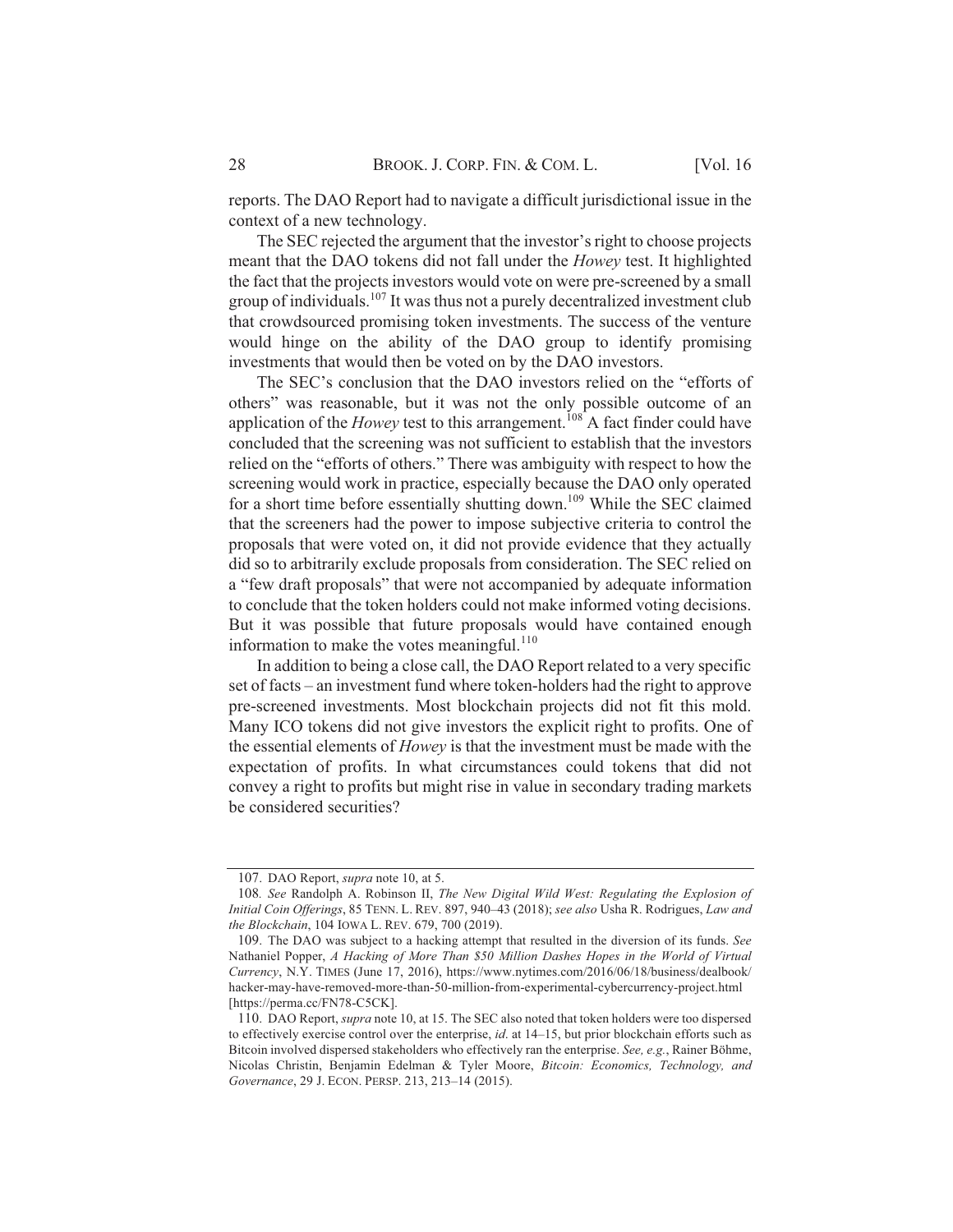Because the SEC did not bring an enforcement case against the founders of the DAO, they did not have a strong incentive to dispute the report's characterization of the facts. The DAO might have faced the prospect of private litigation from its investors, who could have sought recission under the securities laws. But because the DAO was essentially defunct by the time the DAO Report was issued, the investors likely would have had a strong case for a refund of their investment regardless of whether their purchase involved a security. The SEC's characterization of how the DAO actually operated, which was critical in concluding that the DAO tokens were securities, was thus not subject to the normal adversarial process.

The DAO Report represented the SEC's views with respect to just one close case, but the SEC treated DAO as establishing the regulatory status of other tokens. In later cases, the SEC implied that once it issued the DAO Report, ICO promoters should have been on notice that they would have to register their token sales. For example, in a complaint it filed against Kik Interactive, it noted that the DAO Report had been issued two months before its ICO, and that "[t]he DAO Report focused on the *Howey* test, the same legal standard Kik had been discussing for months."<sup>111</sup> The SEC thus implied that Kik should have known that its tokens were securities under the Howey test.

In using the DAO Report in this way, the SEC failed to heed the lessons of Karmel's Spartek dissent. First, as in Spartek, the SEC's jurisdiction in the DAO case was questionable. It is very possible that a court that looked closely at the facts would have come to a different conclusion than the SEC about whether the DAO tokens were securities. Second, the report's vague guidance raised due process concerns when it was used as a basis for claiming that parties were on notice that they were selling securities in later cases. The DAO Report was complex and nuanced and thus did not provide comprehensive guidance for ICO projects. Yet the SEC insisted that the report had clarified the law to an extent where further violations might trigger sanctions.

## V. IMPROVING SEC REPORTS OF INVESTIGATION

Despite her criticism of the SEC, Karmel has always strongly supported the agency's mission to protect investors.<sup>112</sup> She began her career as an SEC enforcement attorney and understood the myriad of ways that corporations seek to evade their regulatory obligations. Congress worded the securities laws broadly so that they could be developed and extended over time through

<sup>111.</sup> Complaint at 28, SEC v. Kik Interactive Inc., 492 F.Supp.3d 169 (S.D.N.Y. 2020) (No. 19cv-5244).

<sup>112.</sup> See, e.g., KARMEL, supra note 9, at 18 ("It caused me great personal pain and anxiety to be such an outspoken critic of the SEC, because I have so much respect for the agency, its leaders and its staff.").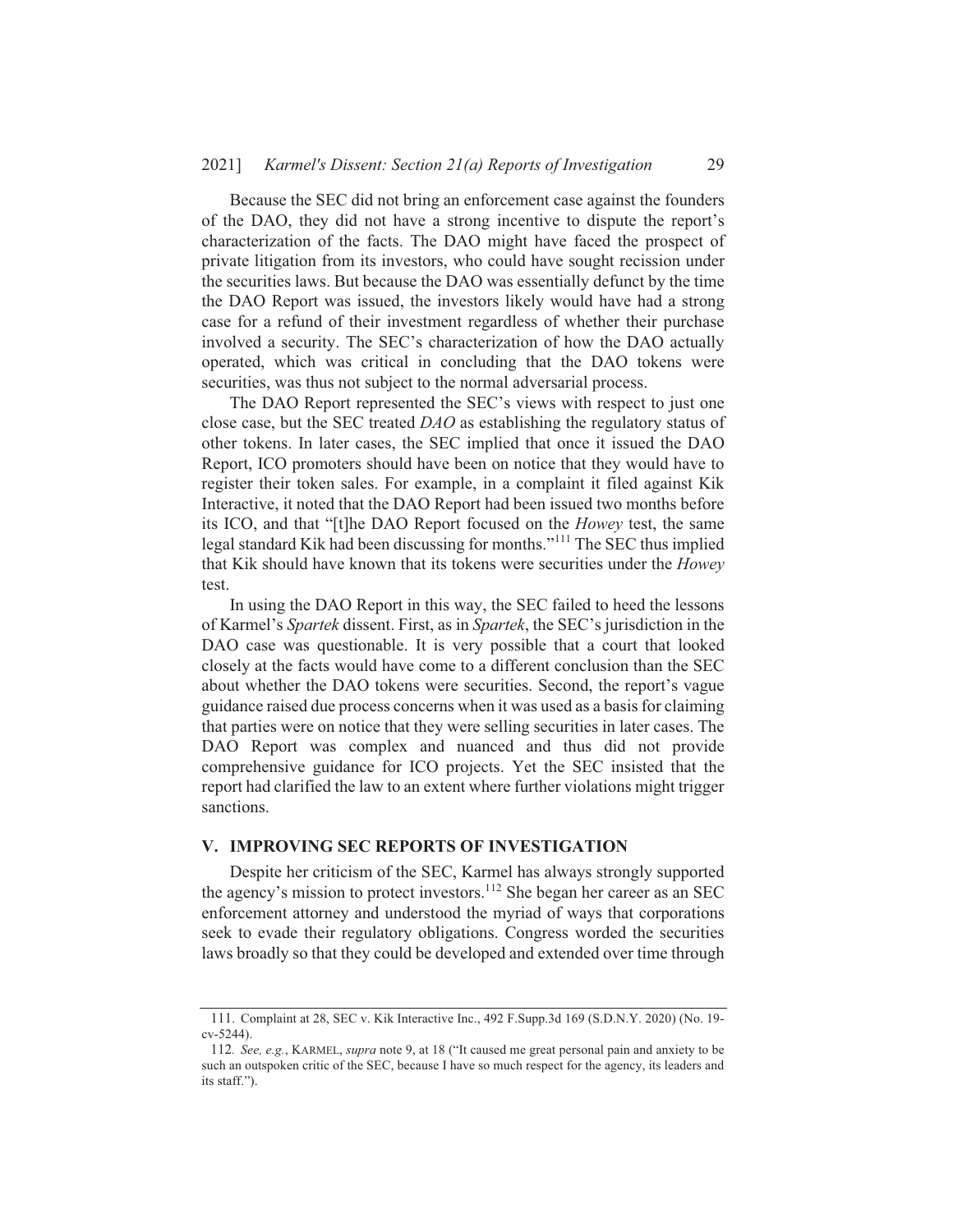enforcement.<sup>113</sup> At the same time, Karmel resisted the tendency to bend the rules to punish a violation of the securities laws. She believed that over the long run, the SEC could only succeed if it scrupulously maintained a reputation for fairness and integrity. Her objections were meant to strengthen securities regulation, not undermine it.

Karmel's dissent in *Spartek* highlighted the importance of the limits on the SEC's jurisdiction. The agency was not formed to scrutinize every questionable investment, recover every loss, and reform every problematic corporate governance practice. Congress created the SEC to address particular issues rather than to generally ensure that corporations act responsibly. The securities industry and public companies have accepted the necessity of strong regulation to protect investors, in part because the agency has acted judiciously in exercising its power.<sup>114</sup> To the extent that the SEC exceeds its authority, it risks backlash that can undermine its effectiveness.

The SEC should thus tread very carefully with respect to matters relating to its jurisdiction. Its response to the explosion of ICOs in 2017 was generally measured and effective in establishing control over questionable investments and practices that circumvented securities regulation.<sup>115</sup> Administrative agencies are entitled to deference when they interpret a statute, even when the provision at issue relates to their jurisdiction.<sup>116</sup> Courts would have likely deferred to the SEC's view of the statute, but a substantial opinion by an objective adjudicator would have provided additional legitimacy to the agency's position.

When the SEC's jurisdiction is unclear, it should deliberately seek adjudication in federal court.<sup>117</sup> This may require insisting on sanctions in some initial cases so that defendants have an incentive to contest the SEC's position on its jurisdiction. Admittedly, the pace of litigation is slow, and reports of investigation can be effective in quickly conveying information about the SEC's view of its jurisdiction to parties.<sup>118</sup> But to the extent it is

<sup>113.</sup> See, e.g., James J. Park, Rule 10b-5 and the Rise of the Unjust Enrichment Principle, 60 DUKE L.J. 345, 403–04 (2010) (describing use of unjust enrichment principle to shape the contours of Rule 10b-5).

<sup>114.</sup> See, e.g., James J. Park, Rules, Principles, and the Competition to Enforce the Securities Laws, 100 CALIF. L. REV. 115, 165 (2012) (describing pressure on SEC to balance its enforcement and regulatory functions).

<sup>115.</sup> For a fuller description of the SEC's enforcement strategy, see James J. Park & Howard H. Park, Regulation by Selective Enforcement: The SEC and Initial Coin Offerings, 61 WASH. U. J. L. & POL'Y 99, 126 (2020).

<sup>116.</sup> See City of Arlington, Tex. v. FCC, 569 U.S. 290, 327 (2013). However, there is an argument that a Section 21(a) report would not be entitled to as much deference as a formal rule. See Yuliya Guseva, The SEC, Digital Assets, and Game Theory, 46 J. CORP. L. 629, 658 (2021).

<sup>117.</sup> In contrast, a report may be appropriate when a jurisdictional issue is straightforward. See, e.g., Report of Investigation Pursuant to Section 21(a) of the Securities Exchange Act of 1934: Eurex Deutschland, Exchange Act Release No. 34-70148 (Aug. 8, 2013) (noting jurisdiction over narrow security index fund).

<sup>118.</sup> More than three years after the SEC issued the DAO Report, two federal district courts issued decisions concluding that certain ICO tokens were securities. In one of those cases, the SEC agreed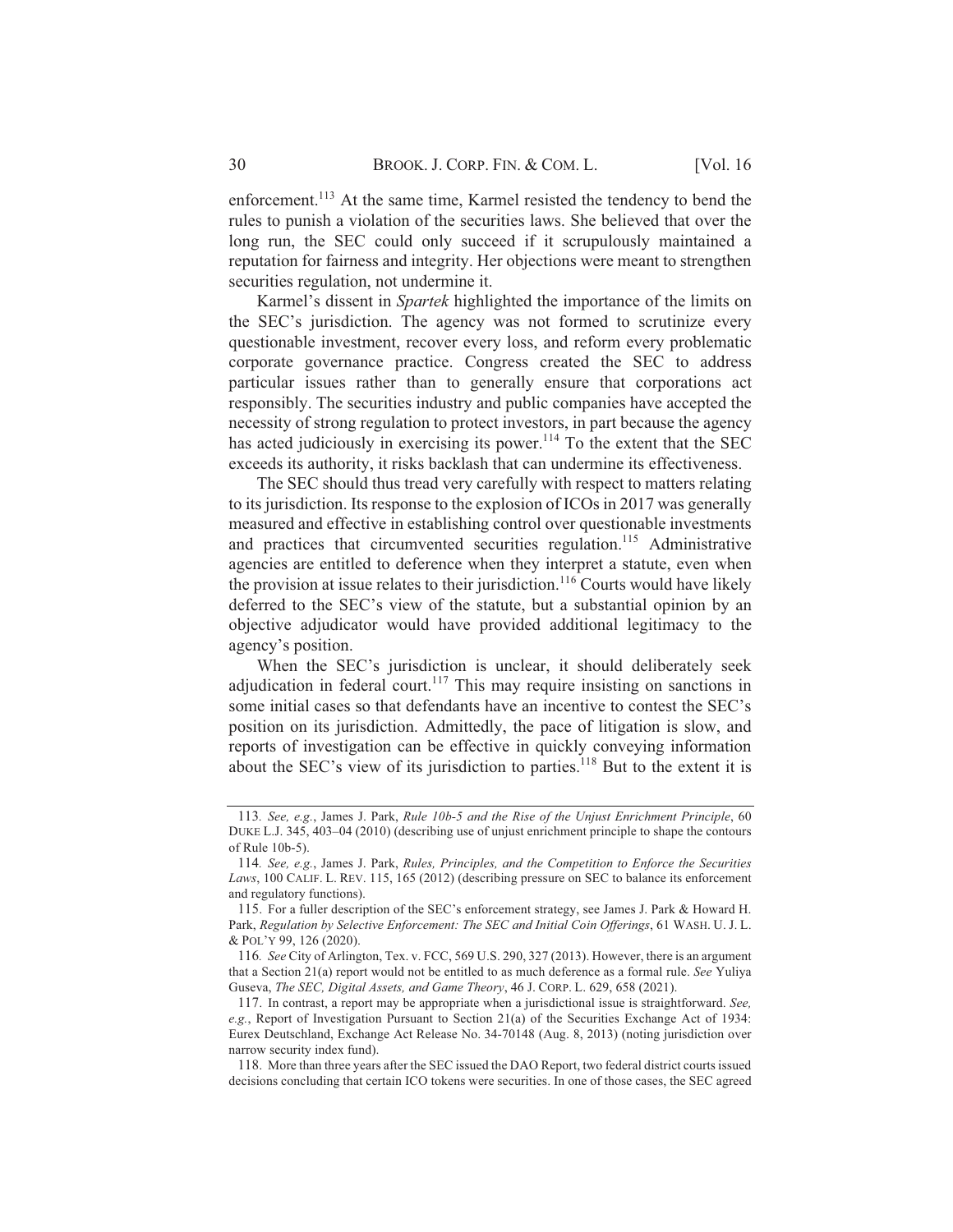possible, it is important to supplement administrative materials with court decisions.

In addition, private parties should do more to prompt courts to issue rulings on the scope of the securities laws. The recent lawsuits alleging that various Special Purpose Acquisition Companies (SPACs) are investment companies is an example of such an effort.<sup>119</sup> While the SEC has reviewed regulatory filings relating to SPACs for years without insisting that they register as investment companies, courts ultimately have the authority to determine whether particular SPACs are investment companies.

Even if the SEC's views on its jurisdiction in the DAO Report were correct, the report did not provide meaningful notice to the industry about the boundaries of the *Howey* test. The SEC's enforcement efforts in this area should have placed less emphasis on the argument that the industry was on notice after the release of the report. The problem with the DAO Report was that at best, it showed that the SEC believed that a token in a particular set of circumstances could be a security.

When possible, the SEC should issue Section  $21(a)$  reports that compare and contrast the findings from several investigations in areas where the law is evolving, developing, or just unclear. For example, as noted earlier, the SEC recently reported on multiple investigations that found internal control deficiencies relating to cybersecurity.<sup>120</sup> The SEC could have reported on several different fact patterns relating to ICO tokens that illustrated more clearly its views about when such tokens are securities. Such an approach would have improved the effectiveness of the SEC's response and provided notice to the industry about its expectations.

The SEC ultimately did more to clarify its views on the application of the *Howey* test to a wider range of settings.<sup>121</sup> At this point in time, there is substantial guidance on the issue of when a token is a security. The DAO Report by itself, though, was not sufficient to resolve the issue.

to a settlement where the defendant waived its right to appeal to the U.S. Court of Appeals for the Second Circuit. See Carol R. Goforth, Regulation of Crypto: Who is the Securities and Exchange Commission Protecting?, 58 AM. BUS. L.J. 643, 702 (2021). In settling the case, the SEC missed a potential opportunity to present its position to a federal appellate court.

<sup>119.</sup> See, e.g., Derivative Complaint at 6, Assad v. Pershing Square Tontine, Case No. 1:21-cv-06907 (S.D.N.Y. Aug. 17, 2021). The plaintiffs in these cases are represented by two law professors, John Morley and Robert J. Jackson.

<sup>120.</sup> Report of Investigation Pursuant to Section 21(a) of the Securities Exchange Act of 1934 Regarding Certain Cyber-Related Frauds Perpetrated Against Public Companies and Related Internal Accounting Controls Requirements, supra note 61.

<sup>121.</sup> Almost two years after the DAO Report, the SEC published a framework for analyzing whether a token is a security. See SEC. & EXCH. COMM'N, FRAMEWORK FOR "INVESTMENT CONTRACT" ANALYSIS OF DIGITAL ASSETS (Apr. 3, 2019).